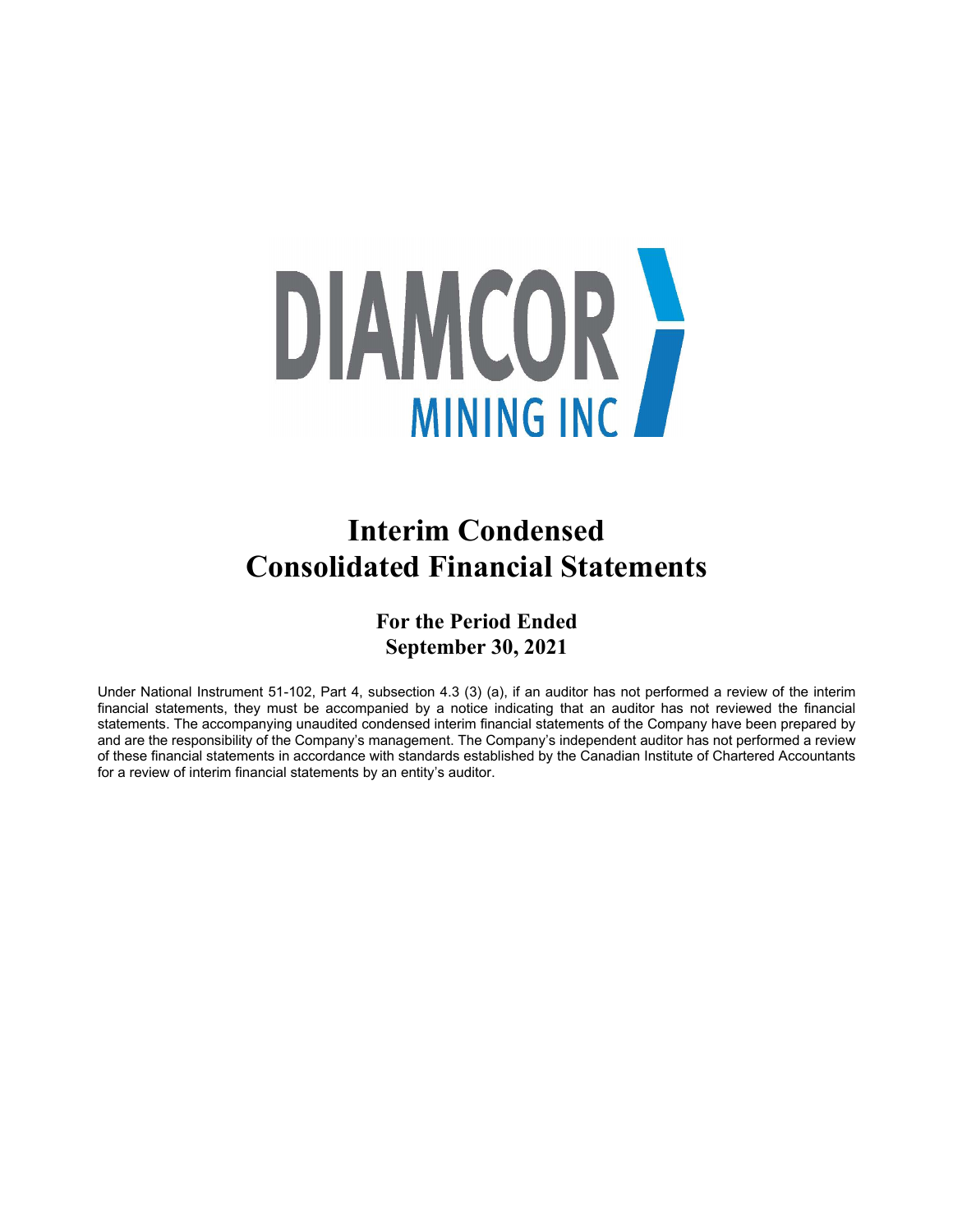# **Diamcor Mining Inc. Consolidated Statements of Financial Position**

| As at:                                         | September 30               |     | March 31                  |
|------------------------------------------------|----------------------------|-----|---------------------------|
|                                                | 2021                       |     | 2021                      |
|                                                | unaudited                  |     | audited                   |
| <b>ASSETS</b>                                  |                            |     |                           |
| <b>CURRENT</b>                                 |                            |     |                           |
| Cash and cash equivalents                      | \$<br>110,540              | -\$ | 257,133                   |
| Accounts receivable (Note 10a)                 | 109,479                    |     | 186,233                   |
| Inventory (Note 2.3)                           | 666,336                    |     | 756,774                   |
| Prepaids                                       | 81,057                     |     |                           |
|                                                | 967,412                    |     | 1,200,140                 |
| <b>NON CURRENT</b>                             |                            |     |                           |
| Restricted cash (Note 14)                      | 657,511                    |     | 666,509                   |
| Property, plant and equipment (Note 3)         | 6,896,210                  |     | 7,283,002                 |
| <b>Total assets</b>                            | \$<br>8,521,133            | \$  | 9,149,651                 |
| <b>LIABILITIES</b>                             |                            |     |                           |
| <b>CURRENT</b>                                 |                            |     |                           |
| Accounts payable (Note 13)                     | \$<br>1,397,541            | \$  | 636,097                   |
| Share deposits                                 | 137,500                    |     |                           |
| Short term debt (Note 4)                       |                            |     | 147,870                   |
| Current portion of long-term debt (Note 4)     | 5,562,321                  |     | 5,821,954                 |
|                                                |                            |     |                           |
| <b>NON CURRENT</b>                             | 7,097,362                  |     | 6,605,921                 |
| Deferred tax liablity                          | 159,313                    |     | 161,494                   |
| Decommissioning liability (Note 5)             | 606,474                    |     | 578,008                   |
| Long-term debt (Note 4)                        | 3,964,561                  |     | 4,169,192                 |
| Due to Nozala Investments (Note 4)             | 1,991,237                  |     | 1,920,443                 |
| <b>Total liabilities</b>                       | 13,818,947                 |     | 13,435,058                |
|                                                |                            |     |                           |
| <b>SHAREHOLDERS' DEFICIT</b>                   |                            |     |                           |
| Share capital (Note 6)                         | 35,060,294                 |     | 34,569,889                |
| Contributed surplus (Note 7)                   | 14,581,964                 |     | 14,669,188                |
| Warrants (Note 6)                              | 765,055                    |     | 766,846                   |
| Accumulated other comprehensive loss           | (8,083,990)                |     | (7,936,547)               |
| Deficit<br><b>Total equity</b>                 | (43,300,917)<br>(977, 594) |     | (41, 775, 112)<br>294,264 |
| Non-controlling interests (Note 16)            | (4,320,220)                |     | (4,579,671)               |
|                                                |                            |     |                           |
| (Deficit) attributable to owners of the parent | (5, 297, 814)              |     | (4, 285, 407)             |
| Total liabilities and shareholders' equity     | \$<br>8,521,133 \$         |     | 9,149,651                 |
| <b>GOING CONCERN (Note 1)</b>                  |                            |     |                           |
| <b>COMMITMENTS</b> (Note 12)                   |                            |     |                           |
| <b>SUBSEQUENT EVENTS (Note 16)</b>             |                            |     |                           |
|                                                |                            |     |                           |

On behalf of the board "Dean Taylor" **Director** Director "Sheldon Nelson" Director

The accompanying notes are an integral part of these consolidated financial statements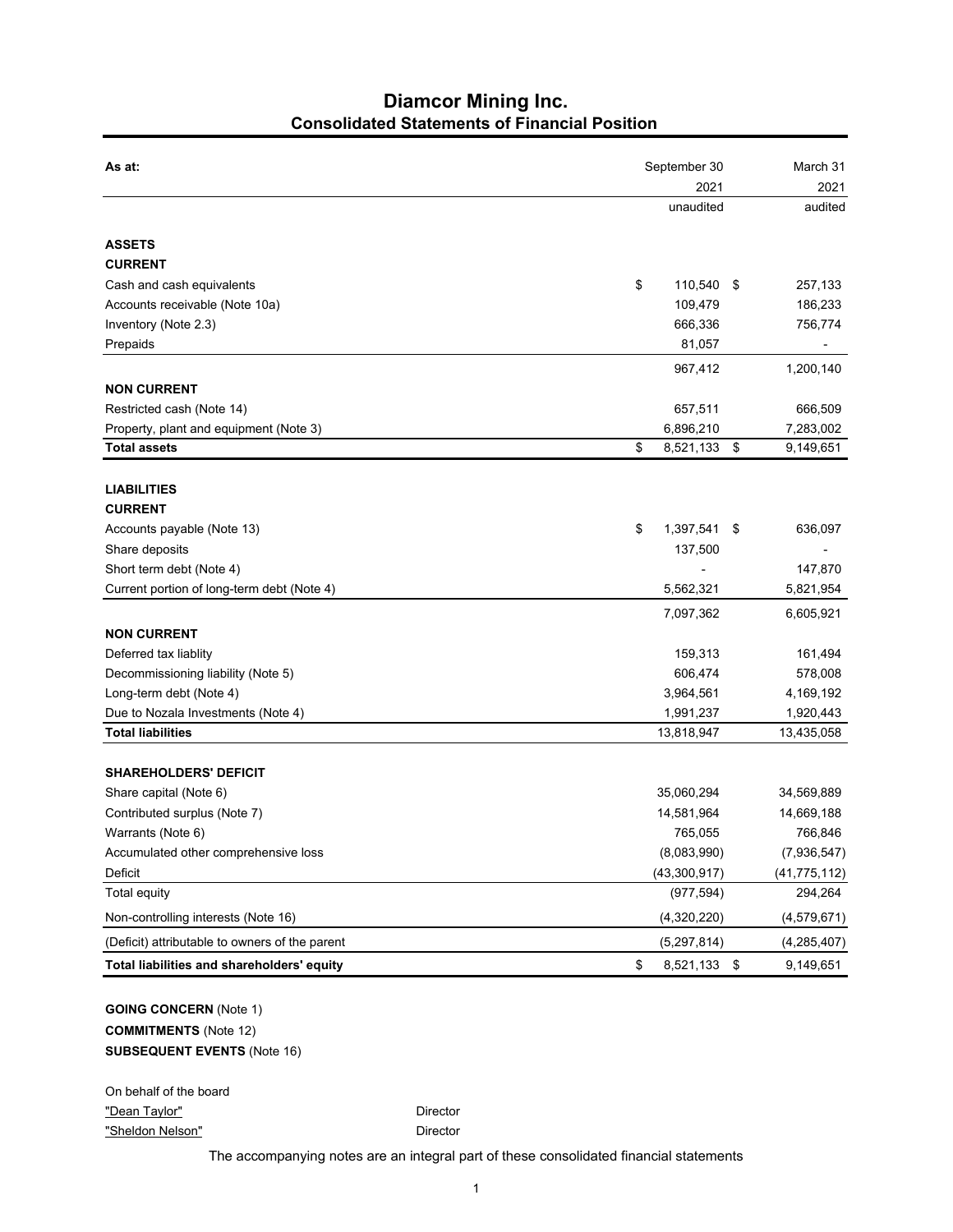| <b>Consolidated Statements of (Loss) and Comprehensive (Loss)</b> | <b>Diamcor Mining Inc.</b> |
|-------------------------------------------------------------------|----------------------------|
|                                                                   |                            |

|                                                         | For the<br>three months ended<br>September 30, 2021 | For the<br>three months ended<br>September 30, 2020 | For the<br>six months ended<br>September 30, 2021 |      | For the<br>six months ended<br>September 30, 2020 |
|---------------------------------------------------------|-----------------------------------------------------|-----------------------------------------------------|---------------------------------------------------|------|---------------------------------------------------|
| <b>SALES</b>                                            | \$<br>1,358,530 \$                                  | 339,280 \$                                          | 2,825,635 \$                                      |      | 339,280                                           |
| <b>COST OF GOODS SOLD</b>                               |                                                     |                                                     |                                                   |      |                                                   |
| Operating expenses                                      | \$<br>867,452                                       | \$<br>352,062 \$                                    | 1,999,122 \$                                      |      | 530,015                                           |
|                                                         |                                                     |                                                     |                                                   |      |                                                   |
| <b>GROSS MARGIN</b>                                     | \$<br>491,078                                       | \$<br>$(12,782)$ \$                                 | 826,513                                           | - \$ | (190, 735)                                        |
| <b>GENERAL AND ADMINISTRATIVE EXPENSES</b>              |                                                     |                                                     |                                                   |      |                                                   |
| Accretion and depreciation (Notes 3, and 5)             | 182,333                                             | 133,553                                             | 444.246                                           |      | 265.354                                           |
| <b>Consulting fees</b>                                  | 46,500                                              | 16,454                                              | 135,750                                           |      | 40,000                                            |
| Insurance                                               | 23,256                                              | 21,137                                              | 48,693                                            |      | 46,900                                            |
| Office                                                  | 57,476                                              | 86,881                                              | 136,268                                           |      | 105,640                                           |
| Professional fees                                       | 30,593                                              | 68,609                                              | 88,929                                            |      | 144,254                                           |
| Promotion and investor relations                        | 192,050<br>101,100                                  | 9,750<br>÷,                                         | 254,330<br>353,850                                |      | 27,958<br>54                                      |
| Salaries and wages<br>Share based compensation          |                                                     |                                                     | 20,715                                            |      |                                                   |
| Transfer agent and regulatory fees                      | 9,933                                               | 4,880                                               | 11,774                                            |      | 6,186                                             |
| Travel                                                  | 40,789                                              | 12,241                                              | 65,643                                            |      | 14,433                                            |
|                                                         | 684,030                                             | 353,505                                             | 1,560,198                                         |      | 650,779                                           |
| (LOSS) FROM OPERATIONS                                  | \$<br>$(192, 952)$ \$                               | (366, 287)                                          | (733, 685)                                        |      | (841, 514)                                        |
| <b>OTHER INCOME AND EXPENSES</b>                        |                                                     |                                                     |                                                   |      |                                                   |
| Interest and other income                               | 19,688                                              | 5,198                                               | 26,085                                            |      | 10,945                                            |
| Loss on disposal of assets                              | (5,042)                                             |                                                     | (5,042)                                           |      |                                                   |
| Miscellanous income                                     |                                                     |                                                     | 30,108                                            |      |                                                   |
| Interest expense and bank charges                       | (378, 326)                                          | (260, 507)                                          | (722, 105)                                        |      | (535, 517)                                        |
| Foreign exchange                                        | 30,756                                              | 580                                                 | 33,865                                            |      | 580                                               |
|                                                         | (332, 924)                                          | (254, 729)                                          | (637,089)                                         |      | (523, 992)                                        |
| <b>NET (LOSS) FOR THE PERIOD</b>                        | \$<br>$(525, 876)$ \$                               | $(621, 016)$ \$                                     | $(1,370,774)$ \$                                  |      | (1,365,506)                                       |
|                                                         |                                                     |                                                     |                                                   |      |                                                   |
| <b>OTHER COMPREHENSIVE INCOME (LOSS)</b>                |                                                     |                                                     |                                                   |      |                                                   |
| Items to be reclassified subsequently to profit or loss |                                                     |                                                     |                                                   |      |                                                   |
| Foreign currency translation income (loss)              | \$<br>$(109.843)$ \$                                | 45,343                                              | (43, 024)                                         |      | (13,920)                                          |
| TOTAL COMPREHENSIVE (LOSS) FOR THE PERIOD               | \$<br>$(635, 719)$ \$                               | $(575, 673)$ \$                                     | $(1,413,798)$ \$                                  |      | (1,379,426)                                       |
| Total net (loss) attributable to:                       |                                                     |                                                     |                                                   |      |                                                   |
| Non-controlling interests (Note 15)                     | \$<br>115,114 \$                                    | $(241,900)$ \$                                      | 155,031 \$                                        |      | (150, 256)                                        |
| Equity holders of parent                                | (640, 990)                                          | (379, 116)                                          | (1,525,805)                                       |      | (1, 215, 250)                                     |
|                                                         | \$<br>$(525, 876)$ \$                               | $(621,016)$ \$                                      | $(1,370,774)$ \$                                  |      | (1,365,506)                                       |
|                                                         |                                                     |                                                     |                                                   |      |                                                   |
| Total comprehensive (loss) attributable to:             |                                                     |                                                     |                                                   |      |                                                   |
| Non-controlling interests                               | \$<br>367,440 \$                                    | $(143, 732)$ \$                                     | 259,449                                           | \$   | (136, 301)                                        |
| Equity holders of parent                                | \$<br>$(1,003,159)$ \$                              | (431, 941)                                          | (1,673,247)                                       |      | (1, 243, 125)                                     |
|                                                         | \$<br>$(635, 719)$ \$                               | $(575, 673)$ \$                                     | $(1,413,798)$ \$                                  |      | (1, 379, 426)                                     |
| Net (loss) per share - basic and diluted (Note 6)       | \$<br>$(0.01)$ \$                                   | $(0.01)$ \$                                         | $(0.02)$ \$                                       |      | (0.02)                                            |
|                                                         |                                                     |                                                     |                                                   |      |                                                   |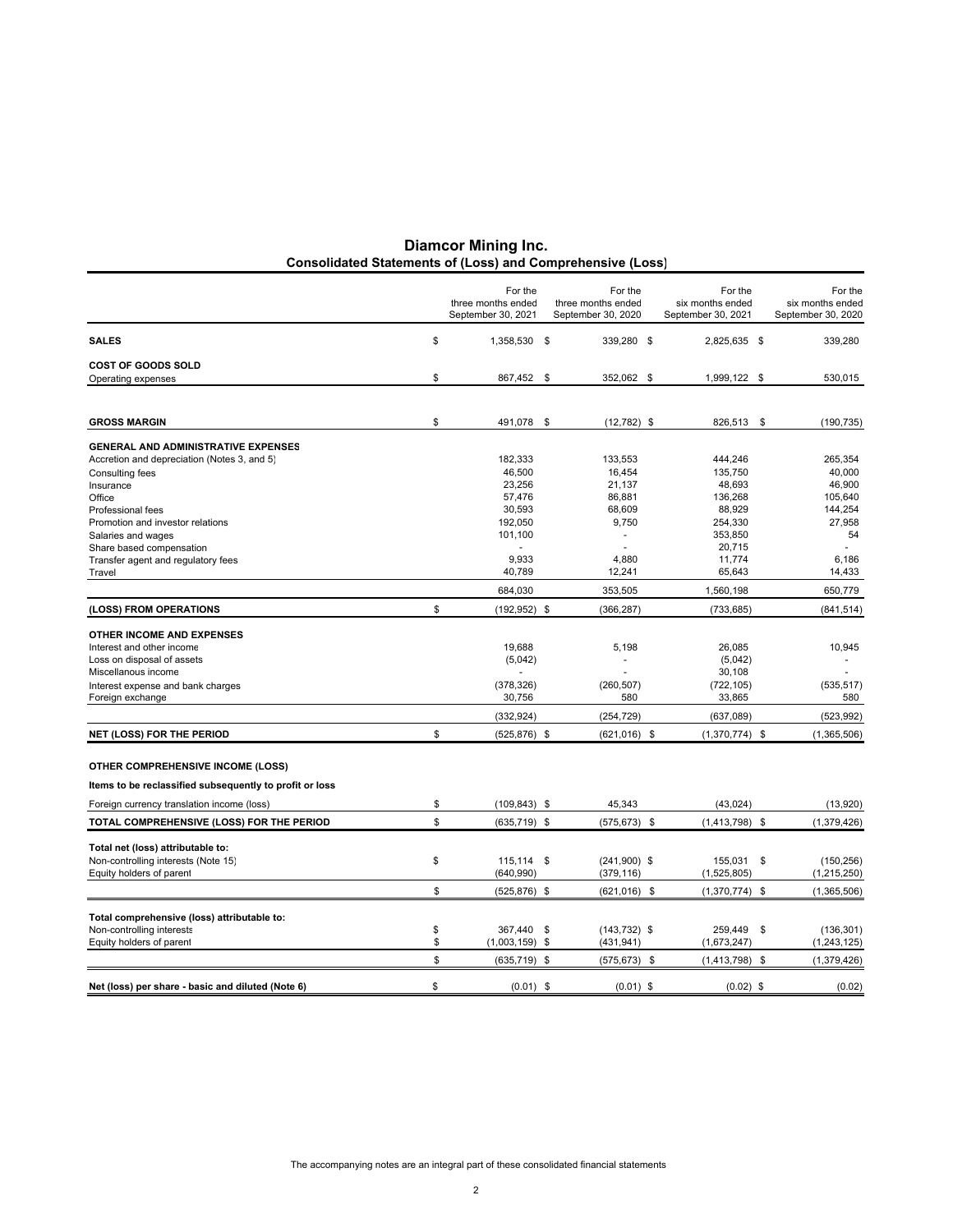|                                                                 | For the                                  | For the                                  | For the                                | For the                                |
|-----------------------------------------------------------------|------------------------------------------|------------------------------------------|----------------------------------------|----------------------------------------|
|                                                                 | three months ended<br>September 30, 2021 | three months ended<br>September 30, 2020 | six months ended<br>September 30, 2021 | six months ended<br>September 30, 2020 |
| CASH FLOWS (USED IN) OPERATING ACTIVITIES                       |                                          |                                          |                                        |                                        |
| Net (loss) for the period                                       | \$<br>$(525, 876)$ \$                    | $(621,016)$ \$                           | $(1,370,774)$ \$                       | (1,365,506)                            |
| Items not affecting cash                                        |                                          |                                          |                                        |                                        |
| Accretion and depreciation (Note 3 and 5)                       | 261,945                                  | 172,420                                  | 523,858                                | 343,087                                |
| Loss on disposal of assets                                      | 5,042                                    |                                          | 5,042                                  |                                        |
| Share based compensation (Note 6)                               |                                          |                                          | 20.715                                 |                                        |
| Interest on short and long-term debt                            | 332,916                                  | 258,855                                  | 672,080                                | 571,966                                |
|                                                                 | 599.903                                  | 431,275                                  | 1,221,695                              | 915,053                                |
| Changes in non-cash working capital                             |                                          |                                          |                                        |                                        |
| Accounts payable                                                | 529,620                                  | (168, 517)                               | 827,250                                | (256, 104)                             |
| Accounts receivable                                             | (4, 453)                                 | 72,138                                   | 86.650                                 | 461,999                                |
| Inventory                                                       | (156, 212)                               | 292,521                                  | 82,636                                 | 292,521                                |
| Prepaids                                                        | 13,149                                   | (5, 123)                                 | (81, 882)                              | (17, 976)                              |
|                                                                 |                                          |                                          |                                        |                                        |
| Cash flow from operating activities                             | 456,131                                  | 1,278                                    | 765,575                                | 29,987                                 |
| <b>CASH FLOWS USED IN INVESTING ACTIVITIES</b>                  |                                          |                                          |                                        |                                        |
| Purchase of property, plant and equipment (Note 3               | (188, 697)                               |                                          | (188, 697)                             |                                        |
| Cash flow used in investing activities                          | (188, 697)                               |                                          | (188, 697)                             |                                        |
| <b>CASH FLOWS FROM FINANCING ACTIVITIES</b>                     |                                          |                                          |                                        |                                        |
| Exercise of options                                             | 37,950                                   |                                          | 37,950                                 |                                        |
| <b>Share Deposits</b>                                           | 137,500                                  |                                          | 137,500                                |                                        |
| Repayment of short term debt (Note 4)                           | (36, 455)                                |                                          | (149, 385)                             |                                        |
| Repayment of long term debt (Note 4)                            | (228, 324)                               |                                          | (563, 965)                             |                                        |
|                                                                 |                                          |                                          |                                        |                                        |
| Cash flow generated (used) by financing activities              | (89, 329)                                |                                          | (537,900)                              |                                        |
| Effect of change in exchange rate for cash and cash equivalents | (348, 319)                               | 7,014                                    | (185, 571)                             | (25, 540)                              |
| (Decrease) increase in cash and cash equivalents                | (170, 214)                               | 8.292                                    | (146, 593)                             | 4.447                                  |
| Cash and cash equivalents - beginning of year                   | 280.754                                  | 28,242                                   | 257,133                                | 32,087                                 |
|                                                                 |                                          |                                          |                                        |                                        |
| Cash and cash equivalents - end of period                       | \$<br>110,540                            | \$<br>36,534                             | \$<br>110,540                          | \$<br>36.534                           |

# **Diamcor Mining Inc. Consolidated Statements of Cash Flows**

The accompanying notes are an integral part of these consolidated financial statements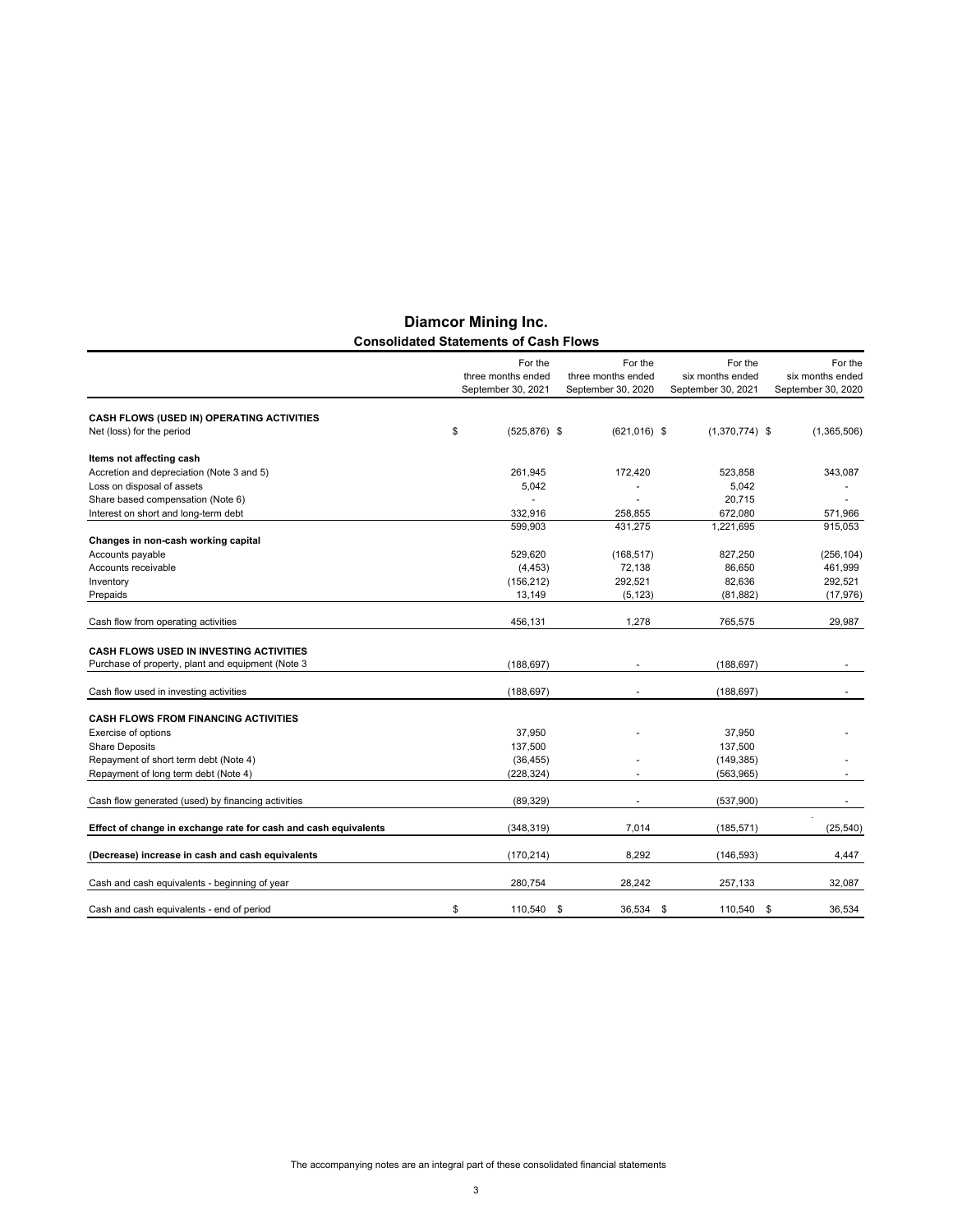# **Consolidated Statement of Changes in Shareholders' Deficit DIAMCOR MINING INC.**

|                                     | <b>Share Capital</b> |      | Contributed<br>Surplus | Warrants       |     | Accumulated<br>Other<br>Comprehensive<br>Loss | Deficit             |      | Non-Controlling<br><b>Interests</b> |      | Total<br>Shareholders'<br><b>Deficit</b> |
|-------------------------------------|----------------------|------|------------------------|----------------|-----|-----------------------------------------------|---------------------|------|-------------------------------------|------|------------------------------------------|
| Balance - March 31, 2020            | \$<br>34,195,377     | - \$ | 13,390,142 \$          | 958.759        | -\$ | $(8,616,525)$ \$                              | (38,682,194)        | - \$ | $(3,709,501)$ \$                    |      | (2,463,942)                              |
|                                     |                      |      | 862,726                |                |     |                                               |                     |      |                                     |      |                                          |
| Convertible debt (Notes 6 and 7)    | 240,105              |      |                        |                |     | ٠                                             |                     |      |                                     |      | 1,102,831                                |
| Exercise of convertible debenture   | 134,407              |      | (134, 407)             |                |     |                                               |                     |      |                                     |      |                                          |
| Issuance of warrants (Note 6)       |                      |      | ٠                      | 341,591        |     |                                               |                     |      |                                     |      | 341,591                                  |
| Issuance of options (Note 7)        |                      |      | 17,223                 |                |     |                                               |                     |      |                                     |      | 17,223                                   |
| Expiry of warrants (Notes 6 and 7)  |                      |      | 533,504                | (533, 504)     |     |                                               |                     |      |                                     |      |                                          |
| Net (loss) for the period           |                      |      |                        |                |     |                                               | (3,092,918)         |      | (344, 936)                          |      | (3,437,854)                              |
| Translation of foreign subsidiaries |                      |      |                        |                |     | 679,978                                       |                     |      | (525, 234)                          |      | 154,744                                  |
| Balance - March 31, 2021            | \$<br>34,569,889     | \$   | 14,669,188 \$          | 766,846        | \$  | $(7,936,547)$ \$                              | $(41, 775, 112)$ \$ |      | $(4,579,671)$ \$                    |      | (4, 285, 407)                            |
|                                     |                      |      |                        |                |     |                                               |                     |      |                                     |      |                                          |
| Convertible debt (Note 6)           | 342,725              |      |                        |                |     |                                               |                     |      |                                     |      | 342,725                                  |
| Exercise of convertible debenture   | 85,545               |      | (85, 545)              |                |     |                                               |                     |      |                                     |      |                                          |
| Issuance of options (Notes 7)       |                      |      | 20,715                 |                |     |                                               |                     |      |                                     |      | 20,715                                   |
| Exercise of options (Notes 6 and 7) | 62,135               |      | (24, 185)              |                |     |                                               |                     |      |                                     |      | 37,950                                   |
| Expiry of warrants (Notes 6 and 7)  |                      |      | 1,791                  | (1,791)        |     |                                               |                     |      |                                     |      |                                          |
| Net income (loss) for the period    |                      |      |                        |                |     |                                               | (1,525,805)         |      | 155,031                             |      | (1,370,774)                              |
| Translation of foreign subsidiaries |                      |      |                        | $\blacksquare$ |     | (147, 444)                                    |                     |      | 104,420                             |      | (43, 024)                                |
| Balance - September 30, 2021        | \$<br>35,060,294     | \$   | 14,581,964 \$          | 765,055        | -\$ | $(8,083,990)$ \$                              | $(43,300,917)$ \$   |      | $(4,320,220)$ \$                    |      | (5,297,814)                              |
| Balance - September 30, 2020        | \$<br>34, 195, 377   | \$   | 13,923,646 \$          | 425,255        | \$  | $(8,644,400)$ \$                              | (39, 897, 444)      | -\$  | (3,845,802)                         | - \$ | (3,843,368)                              |
|                                     |                      |      |                        |                |     |                                               |                     |      |                                     |      |                                          |

The accompanying notes are an integral part of these consolidated financial statements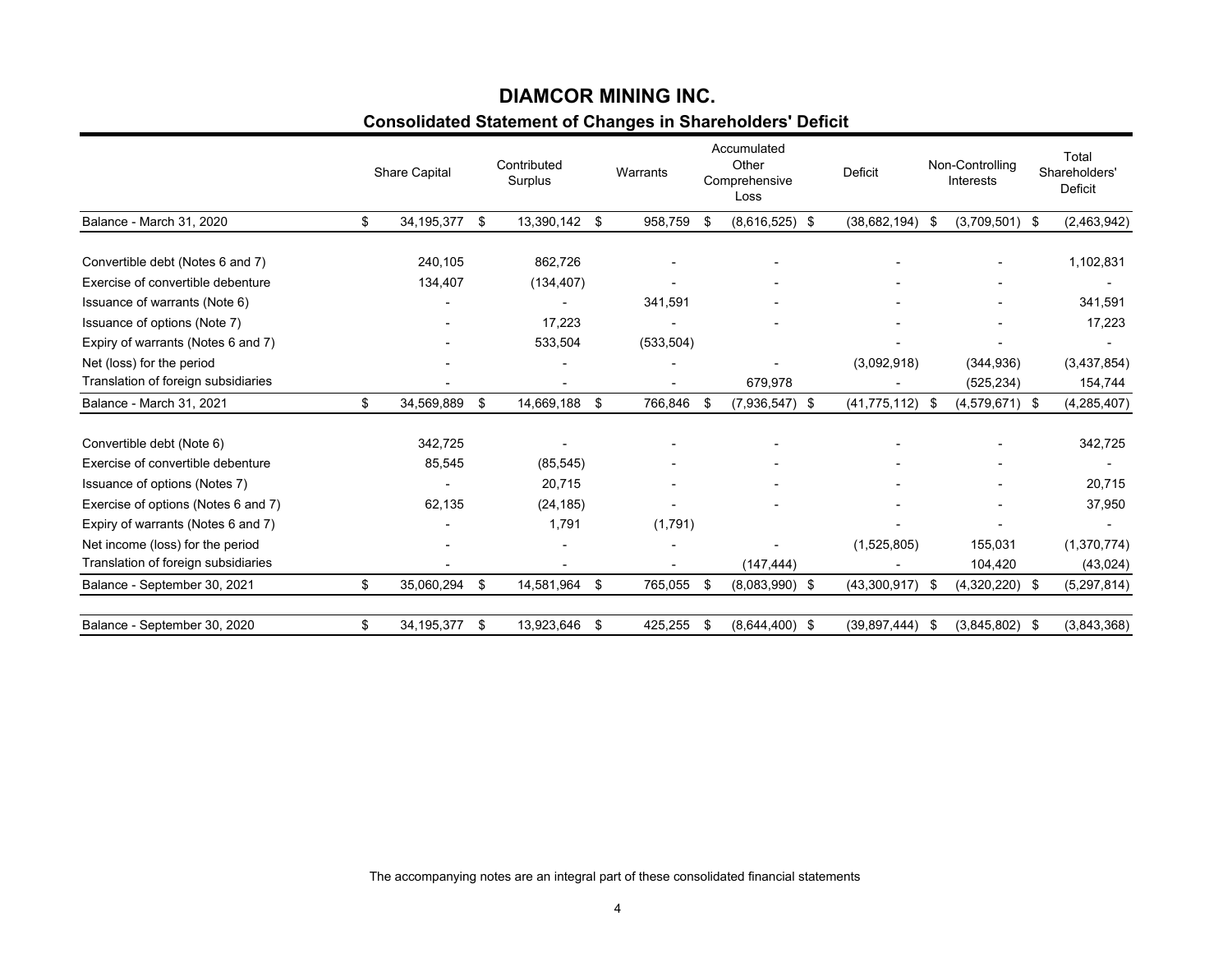#### **1. Nature of Operations and Going Concern**

Diamcor Mining Inc. (the "Company") was incorporated under the Company Act of British Columbia, now the Business Corporations Act (British Columbia). Its principal business activity is the identification, acquisition, exploration, evaluation, operation, and advancement of unique diamond-based resource properties with a specific focus on the mining segment of the diamond industry through its subsidiaries, DMI Minerals South Africa (Pty) Ltd. and DMI Diamonds South Africa (Pty) Ltd. together with the Company, (the "Group").

These Interim condensed consolidated financial statements were authorized for issuance by the Board of Directors on November 29, 2021. The Company's registered office is 301-1665 Ellis Street, Kelowna, B.C. V1Y 2B3, Canada.

These Interim condensed consolidated financial statements have been prepared on a going concern basis, which contemplates the realization of assets and the payment of liabilities in the ordinary course of business. Should the Company be unable to continue as a going concern, it may be unable to realize the carrying value of its assets and to meet its liabilities as they become due. These Interim condensed consolidated financial statements do not reflect the adjustments or reclassification of assets and liabilities, which would be necessary if the Company were unable to continue its operations.

Management routinely plans future activities including forecasting future cash flows for its internal use. Management has reviewed their plan with the Directors and has collectively formed a judgment that the Company has adequate resources to continue as a going concern for the foreseeable future, which Management and the Directors have defined as being at least the next 12 months. In arriving at this judgment, Management has prepared the cash flow projections of the Company, which incorporates a detailed cash flow modeling through the current fiscal year. Directors have reviewed this information provided by Management and have considered the information in relation to the financing uncertainties in the current economic climate and the financial resources available to the Company. The expected cash flows have been modeled based on anticipated revenue streams with debt funding programmed into the model and reducing over time. Sensitivities have been applied to this model in relation to revenues not achieving anticipated levels. Key assumptions used in the future cash flow amounts are selling price and rough diamonds sold in the period and the assumption that the Company will move to full scale operations after completion of trial mining and bulk sampling.

The Directors have considered the: (i) base of investors and debt lenders historically available to the Company; (ii) global capital markets; (iii) sources of Company income; (iv) cash generation and (v) debt amortization levels and the continued deferral of debt payments. Considering the above, Management and Directors are satisfied that the Company has access to adequate resources to continue as a going concern for at least the next 12 months. Factors that may negatively affect the Company's 12-month operating plan includes the following: global trade and tariff disputes, geo-political events and the impact on capital markets, and commodity prices.

The Company has experienced lower than planned revenue as well as operating losses. Management has applied significant judgment in arriving at this going concern conclusion including:

- The amount of new sales orders and total revenue to be generated to provide sufficient cash flow to continue to fund operations and other committed expenditures,
- The timing of generating those new sales and the timing of the related cash flow; and,
- The assessment of potentially discretionary expenditures that could be delayed in order to manage cash flows.

Given the judgment involved, actual results may lead to a materially different outcome.

#### **2. Basis of Preparation and Statement of Compliance**

The Interim condensed consolidated financial statements of the Company have been prepared in accordance with International Financial Reporting Standards ("IFRS") as issued by the International Accounting Standards Board ("IASB") issued and outstanding as of September 30, 2021. The Interim condensed consolidated financial statements have been prepared on a historical cost basis except for certain financial instruments, warrants and stock-based compensation which have been measured at fair value. The consolidated financial statements are presented in Canadian dollars, which is the parent's functional currency.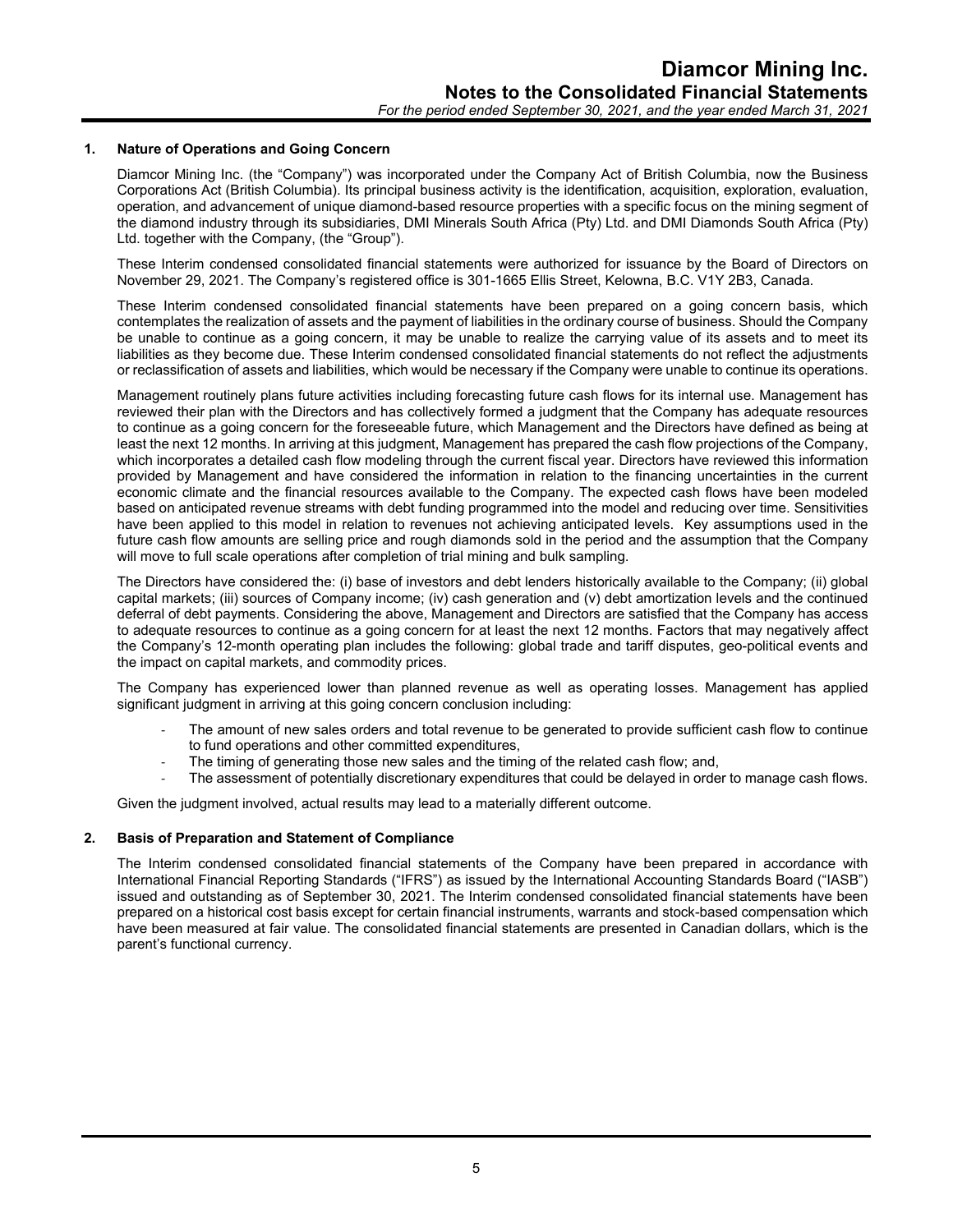# **2.1. Basis of consolidation**

The Interim condensed consolidated financial statements comprise the financial statements of the Company as at September 30, 2021. Subsidiaries are fully consolidated. The financial statements of the subsidiaries are prepared for the same reporting period as the Company, using consistent accounting policies. All intra-Company balances, transactions and unrealized gains and losses resulting from intra-Company transactions are eliminated in full. Where the ownership of a subsidiary is less than 100%, and therefore a non-controlling interest exists, any losses of that subsidiary are attributed to the non-controlling interest even if that results in a deficit balance.

Details of the Company's subsidiaries as at September 30, 2021 are as follows:

|                                      | <b>Place of</b> |                 |                   |                            |
|--------------------------------------|-----------------|-----------------|-------------------|----------------------------|
| <b>Name</b>                          | Incorporation   | <b>Interest</b> | <b>Operations</b> | <b>Functional Currency</b> |
| DMI Diamonds South Africa (Pty) Ltd. | South Africa    | 100%            | Active            | South African Rand         |
| DMI Minerals South Africa (Pty) Ltd. | South Africa    | 70%             | Active            | South African Rand         |

DMI Minerals South Africa (Pty) Ltd. is the only entity involved in the incidental recovery of rough diamonds as a result of ongoing commissioning and testing operations. DMI Diamonds South Africa (Pty) Ltd. was incorporated for the purpose of leasing mining and production equipment to DMI Minerals South Africa (Pty) Ltd.

# **2.2 Significant accounting judgments, estimates and assumptions**

The preparation of the Company's consolidated financial statements in conformity with IFRS requires Management to make judgments, estimates and assumptions that affect the reported amounts of assets, liabilities and contingent liabilities at the date of the consolidated financial statements and reported amounts of revenues and expenses during the reporting period. Estimates, judgments, and assumptions are continuously evaluated and are based on Management's experience and other factors, including expectations of future events that are believed to be reasonable under the circumstances. However, actual outcomes can differ from these estimates. Information about significant areas of estimation and judgments considered by Management in preparing the consolidated financial statements are described below.

#### *Production start date*

The Company assesses the stage of its mine under development to determine when the mine moves into the production phase, this being when the mine is substantially complete and ready for its intended use. The Company considers various relevant criteria to assess when the production phase is considered to have commenced. At this point, all related amounts are reclassified from 'Mines under construction' to 'Producing mines' under 'Property, plant and equipment'. Some of the criteria used to identify the production start date include, but are not limited to:

- Level of capital expenditure incurred compared with the original construction cost estimate;
- Ability to produce diamonds in saleable form; and,
- Ability to sustain ongoing production of diamonds.

When a mine development project moves into the production phase, the capitalization of certain mine development costs ceases and costs are either regarded as forming part of the cost of inventory or expensed, except for costs that qualify for capitalization relating to mining asset additions or improvements, or mineable reserve development. It is also at this point that depletion commences.

#### *Recovery of deferred tax assets*

Judgment is required in determining whether deferred tax assets are recognized on the consolidated statement of financial position. Deferred tax assets, including those arising from un-utilized tax losses, requires Management to assess the likelihood that the Company will generate taxable earnings in future periods, in order to utilize recognized deferred tax assets. Estimates of future taxable income are based on forecasted cash flows from operations and the application of existing tax laws in each jurisdiction. To the extent that future cash flows and taxable income differ significantly from estimates, the ability of the Company to realize the net deferred tax assets recorded at the reporting date could be impacted. Additionally, future changes in tax laws in the jurisdictions in which the Company operates could limit the ability of the Company to obtain tax deductions in future periods.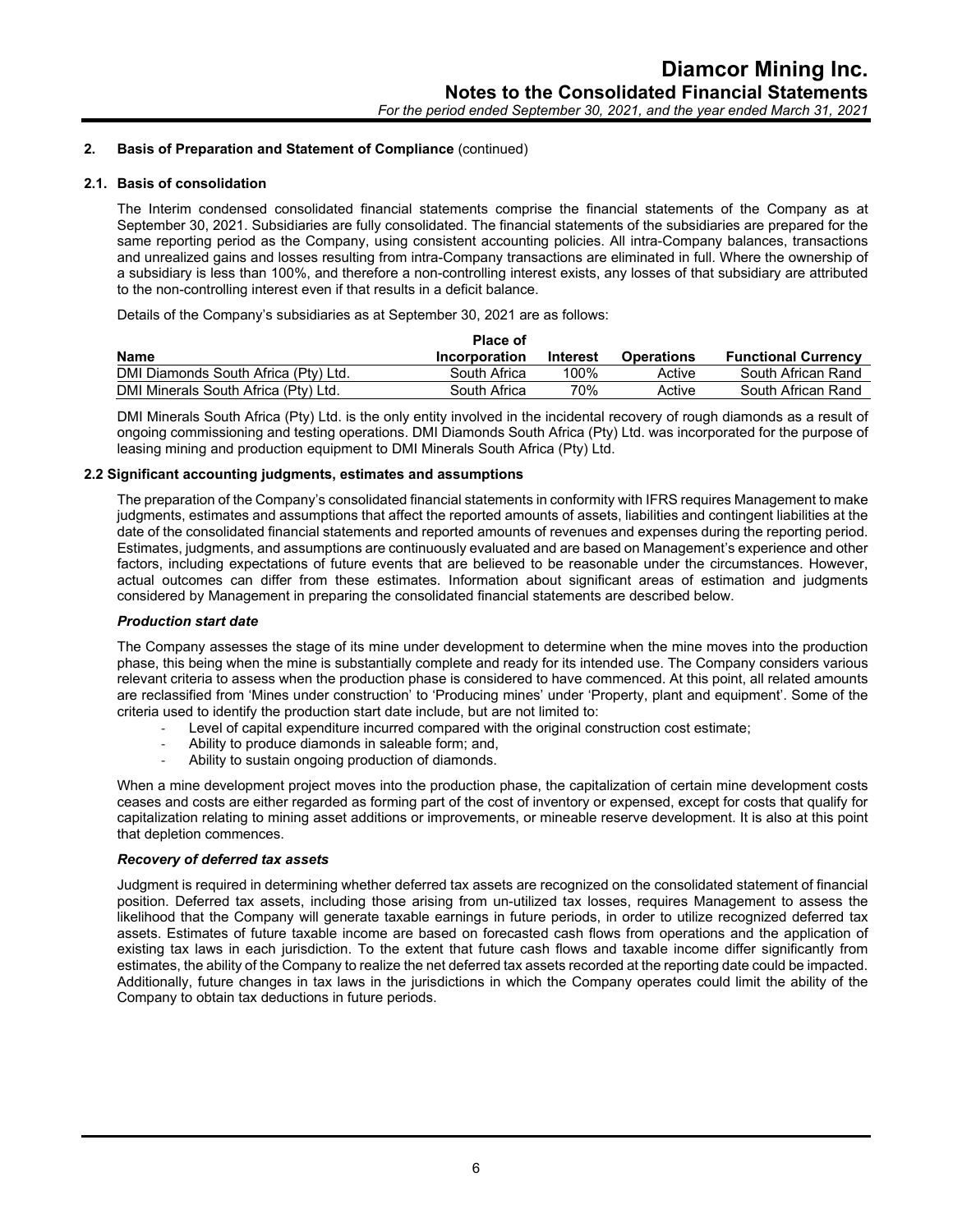#### *Mining property*

Title to mining properties involves certain inherent risks due to the difficulties of determining the validity of certain claims as well as the potential for problems arising from the frequently ambiguous conveyance history characteristic of many mining properties. The Company has diligently investigated rights of ownership of all the mineral concessions in which it has an interest and, to the best of its knowledge, all agreements relating to such ownership rights are in good standing. However, this should not be construed as a guarantee to title. The concessions may be subject to prior claims, agreements or transfers and rights of ownership may be affected by undetected defects.

# *Going concern*

The Company has experienced lower than planned revenue combined with operating losses. Management has assessed and concluded that the going concern assumption is appropriate for a period of at least twelve months following the end of the reporting period. Management applied significant judgment in arriving at this conclusion including:

- The amount of total revenue to be generated to provide sufficient cash flow to continue to fund operations and other committed expenditures;
- Ability to raise capital through private placements of equity and debt;
- The timing of generating those related cash flows; and,
- The assessment of potentially discretionary expenditures that could be delayed in order to manage cash flows.

Given the judgment involved, actual results may lead to a materially different outcome.

# **Determination of cash generating units (CGU)**

The Company's assets are aggregated into CGUs for calculating impairment. CGUs are based on an assessment of the unit's ability to generate independent cash inflows. The determination of the Company's CGUs was based on Management's judgment regarding shared infrastructure, geographical proximity and similar exposure to market risk and materiality. The Company has 1 CGU at September 30, 2021 (March 31, 2021 - 1 CGU).

# *Reserve and resource estimates*

Diamond reserves are estimates of the amount of diamonds that can be economically extracted from the Company's mining properties. The Company does not currently have any proven diamond reserves due to the nature and type of the resource. The Company has assigned inferred resources to the project based on information compiled by appropriately qualified persons relating to the geological data on the size, depth and shape of the ore body, and requires complex geological judgments to interpret the data. The estimation of resources is based upon factors such as estimates of foreign exchange rates, commodity prices, future capital requirements, and production costs along with geological assumptions and judgments made in estimating the size and grade of the ore body. Changes in the resource estimates may impact upon the carrying value of mine development cost, mine properties, property, plant and equipment, decommissioning liability, recognition of deferred tax assets, and depreciation charges.

#### *Impairment of non-financial assets*

When an impairment test is performed on an asset or CGU, Management estimates the recoverable amount of the asset or CGU based on its fair value less costs of disposal ("FVLCD") or its value in use ("VIU"). Impairment assessments require the use of estimates and assumptions such as long-term commodity prices (considering current and historical prices, price trends and related factors), discount rates, operating costs, future capital requirements, closure and rehabilitation costs, exploration potential, reserves, and operating performance. These assumptions have a significant impact on the results of impairment tests and on the impairment charge (if required) recorded in the consolidated statements of loss and comprehensive loss.

#### *Decommissioning liability*

In the determination of provisions, Management is required to make a significant number of estimates and assumptions with respect to activities that will occur in the future including the ultimate amounts and timing of settlements, inflation factors, risk-free discount rates, and expected changes in legal, regulatory, environmental, and political environments. A change in any one of the assumptions could impact estimated future obligations and in return, profit, or loss, and in the case of the decommissioning liability, property, plant and equipment balances.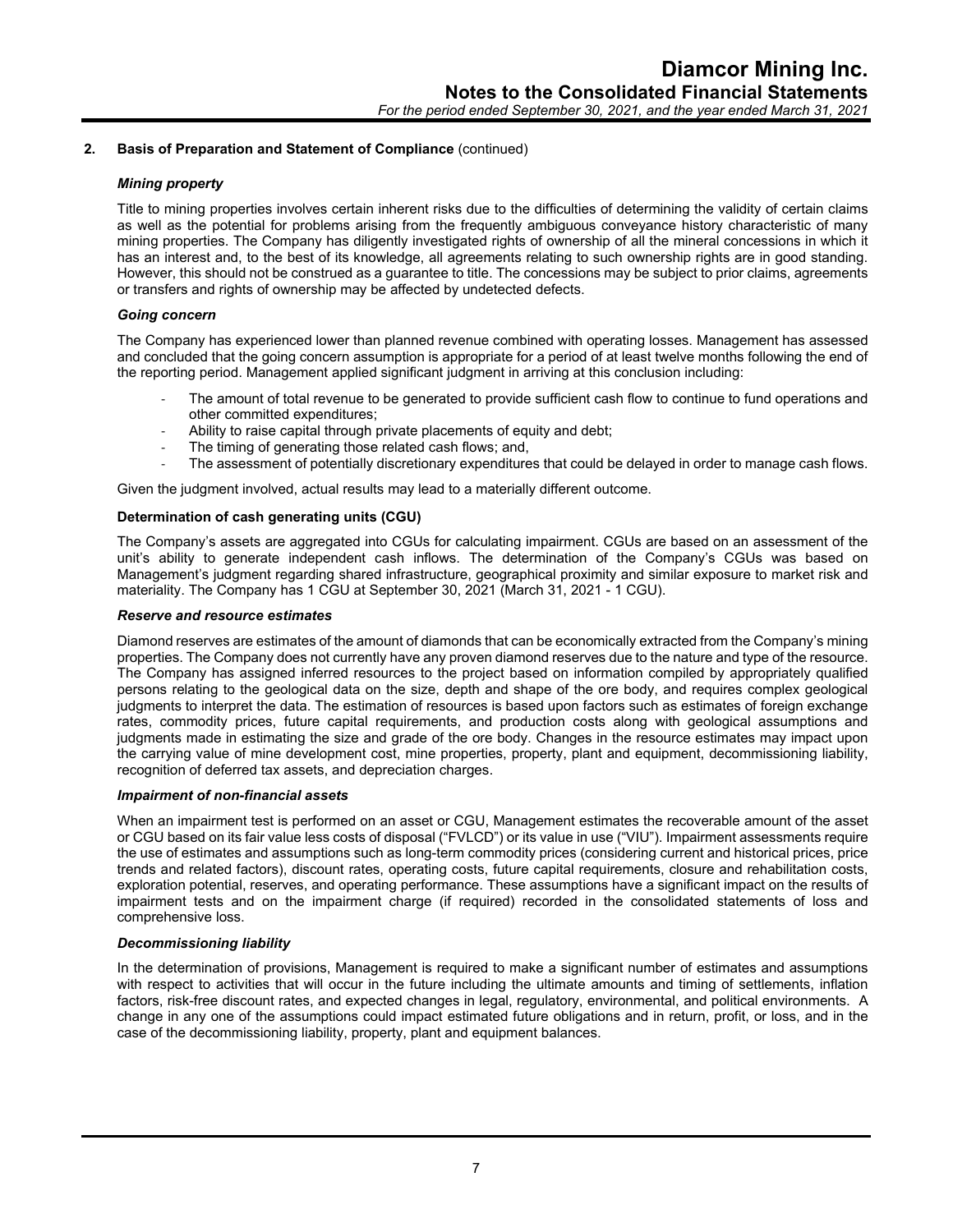# *Useful life of property, plant, and equipment*

Depreciation is calculated using a systematic and rational basis, which are based upon an estimate of each asset's useful life and residual value. The estimated useful life and residual value chosen are the Company' best estimate of such and are based on industry norms, historical experience, market conditions and other estimates that consider the period and distribution of future cash inflows.

#### *Non-cash stock-based compensation*

The Company measures the cost of non-cash stock-based compensation transactions with employees and consultants including warrants issued as part of an equity placement by reference to the fair value of the equity instruments. Estimating fair value for non-cash stock-based compensation transactions requires determining the most appropriate valuation model, which is dependent on the terms and conditions of the grant. This estimate also requires determining and making assumptions about the most appropriate inputs to the valuation model including the expected life, forfeiture rate, volatility, and dividend yield of the share option. The Company determines the amount of non-cash stock-based compensation transactions with consultants by reference to the fair value of the services to be performed.

# **Provision for expected credit losses (ECLs) of accounts receivable**

The Company's accounts receivable is typically short-term in nature and the Company recognizes an amount equal to the lifetime already defined. The Company measures loss allowances based on historical experience and including forecasted economic conditions. The amount of ECLs is sensitive to changes in circumstances of forecast economic conditions.

# **COVID-19 Global pandemic**

On March 11, 2020, the World Health Organization declared the novel coronavirus ("COVID-19") a global pandemic. Between March 2020 and September 30, 2021, most governments across the jurisdictions in which the Group and many of its customers operate declared a state of emergency in response to the COVID-19 pandemic and concern remains over how governments will react in response to a "third or fourth wave" until, vaccines can be made widely available. Due to the ongoing uncertainty resulting from the global pandemic, the Company's' operations could continue to be impacted in a number of ways including, but not limited to: a suspension of operations, or an inability to ship and/or sell rough and/or polished diamonds during this period. These possible impacts could result from government directives, the need to modify work practices to meet appropriate health and safety standards, a lack of demand for rough and/or polished diamonds, a lack of available liquidity to meet ongoing operational expenses due to or by other COVID-19 related impacts on the availability of labour or to the supply chain. As an emerging risk, the duration and full financial effect of the COVID-19 pandemic is unknown at this time, as is the efficacy of government and central bank interventions in the jurisdictions in which the Company and its clients operate, the Company's business continuity plan and other mitigating measures. While the impact of COVID-19 is expected to be temporary, the current circumstances are dynamic and the impacts of COVID-19 on our business operations, including the duration and impact that it may have on our ability to ship and sell diamonds, on demand for rough and polished diamonds, on our suppliers, on our employees and on global financial markets, cannot be reasonably estimated at this time. Accordingly, estimates of the extent to which the COVID-19 pandemic may materially and adversely affect the Company's operations, financial results and condition in future periods are also subject to significant uncertainty. The most significant sources of estimation uncertainty include estimated resources, valuation of mineral properties, the provision for deferred taxes and the valuation of decommissioning and site restoration provisions. Management is required to exercise judgment to ensure that disclosures relating to liquidity and the Company's ability to continue as a going concern are appropriate. To this end, the Company manages liquidity risk by maintaining an adequate level of cash and cash equivalents to meet its short-term ongoing obligations and reviews its actual expenditures and forecast cash flows on a regular basis. Changes in demand for rough and/or polished diamonds and diamond prices, production levels and related costs, foreign exchange rates and other factors all impact the Company's liquidity position. Uncertainty about judgments, estimates and assumptions made by Management during the preparation of the consolidated financial statements related to potential impacts of the COVID-19 outbreak on revenue, expenses, assets, liabilities, and note disclosures could result in a material adjustment to the carrying value of the asset or liability affected.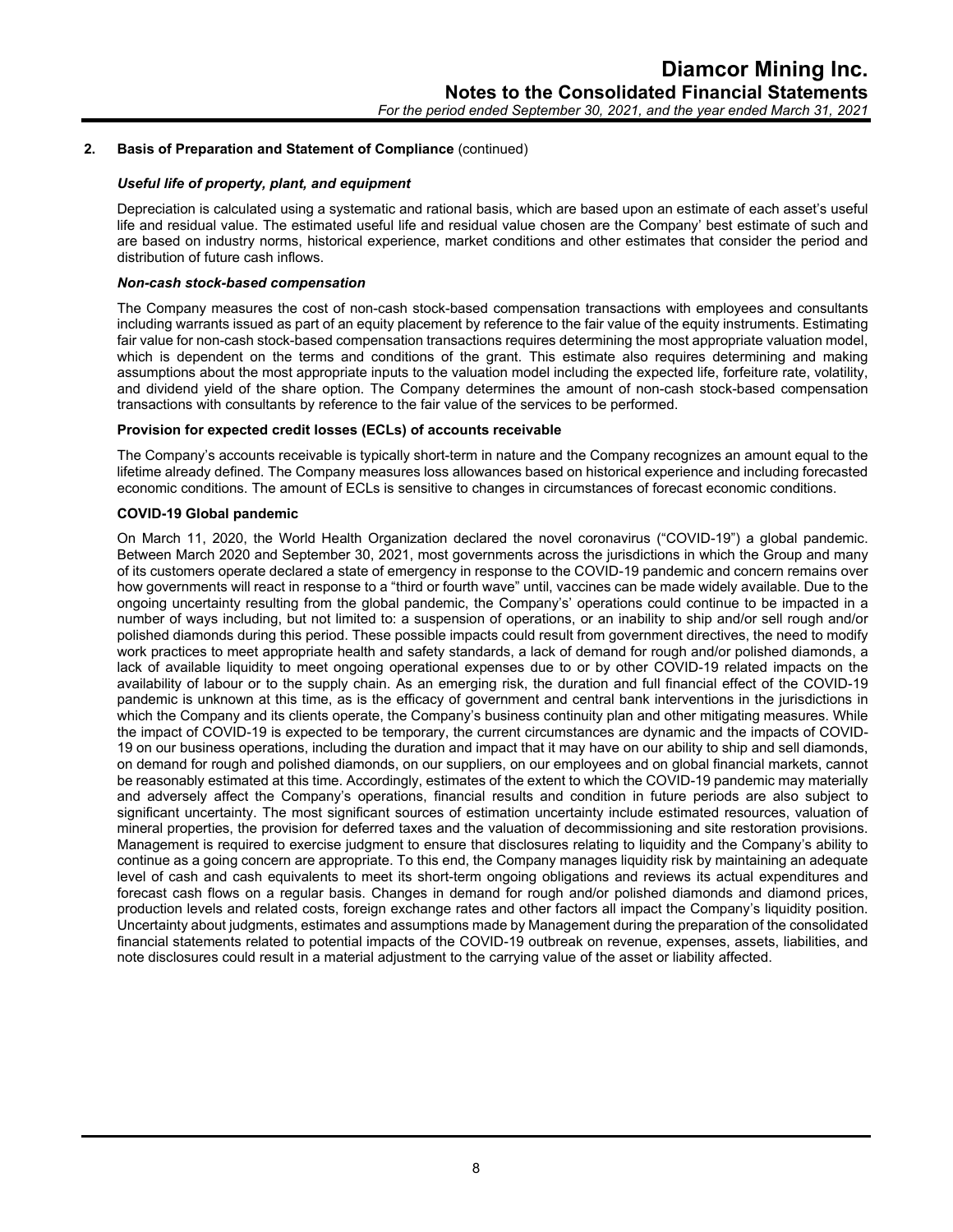#### **2.3 Summary of significant accounting policies**

#### *Cash and cash equivalents*

Cash and cash equivalents in the consolidated statements of financial position comprise cash at banks and at hand and short-term deposits with an original maturity of three months or less.

#### *Inventory*

Rough diamonds are physically weighted and valued at the lower of cost or net realizable value. Net realizable value tests are performed at each reporting date. Net realizable value is the estimated future sales price of the product the company expects to realise when the product is processed and sold, less estimated costs to complete production and bring the product to sale. A regular review is undertaken to determine the extent of any provision for obsolescence. At September 30, 2021, there was \$666,336 (March 31, 2021 \$756,774) in rough diamond inventory.

#### *Mine development costs*

Exploration and evaluation activities involve the search for minerals, the determination of technical feasibility, and the assessment of commercial viability of an identified resource.

Exploration and evaluation costs incurred prior to obtaining licenses are expensed in the period in which they are incurred. Once the legal right to explore has been acquired, exploration and evaluation costs incurred are capitalized. Acquisition costs incurred in connection with the terms of option agreements are capitalized. All capitalized exploration and evaluation costs are recorded at acquisition cost and are monitored for indications of impairment. Where there are indications of a potential impairment, an assessment is performed for recoverability. Capitalized costs are charged to the consolidated statements of loss and comprehensive loss to the extent that they are not expected to be recovered.

Once the technical feasibility and commercial viability of the extraction of mineral resources in an area of interest are demonstrable, exploration and evaluation assets are tested for impairment and transferred to "Property, Plant and Equipment". There is no depreciation during the exploration and evaluation phase.

Recoverability of the carrying amount of any exploration and evaluation assets is dependent on successful development and commercial exploitation, or alternatively, sale of the respective areas of interest.

#### *Property, plant and equipment*

Items of property, plant and equipment are stated at cost, less accumulated depreciation, and accumulated impairment losses. The initial cost of an asset comprises its purchase price or construction cost, any costs directly attributable to bringing the asset into operation, the initial estimate of the decommissioning liability, and for qualifying assets, borrowing costs. The purchase price or construction cost is the aggregate amount paid and the fair value of any other consideration given to acquire the asset. When a mine construction project moves into the production stage, the capitalization of certain mine construction costs ceases, and costs are either regarded as part of the cost of inventory or expensed, except for costs which qualify for capitalization relating to mining asset additions or improvements or mineable reserve development.

Accumulated mine development costs will be depleted on a unit-of-production basis over the economically recoverable reserves of the mine, except in the case of assets whose useful life is shorter than the life of the mine, in which case the straight-line method is applied based on the life of the asset. Rights and concessions are depleted on the unit-of-production basis over the total reserves of the relevant area. The unit-of-production rate for the depletion of mine development costs considers expenditures incurred to date, together with sanctioned future development expenditures.

Other plant and equipment such as mobile mine equipment is generally depreciated over their estimated useful lives as follows:

| $\overline{\phantom{a}}$ | Office equipment | 15-20% declining balance |
|--------------------------|------------------|--------------------------|
| $\overline{a}$           | Computers        | 15-45% declining balance |
|                          |                  | .                        |

- Motor vehicles 4 year straight-line
	- Plant and equipment 7 year straight-line
- Leasehold improvements 4 year straight-line

An item of property, plant and equipment and any significant part initially recognized is derecognized upon disposal or when no future economic benefits are expected from its use or disposal. Any gain or loss arising on derecognition of the asset (calculated as the difference between the net disposal proceeds and the carrying amount of the asset) is included in income or expense when the asset is derecognized. The asset's residual values, useful lives and methods of depreciation are reviewed at each reporting period and adjusted prospectively, if appropriate.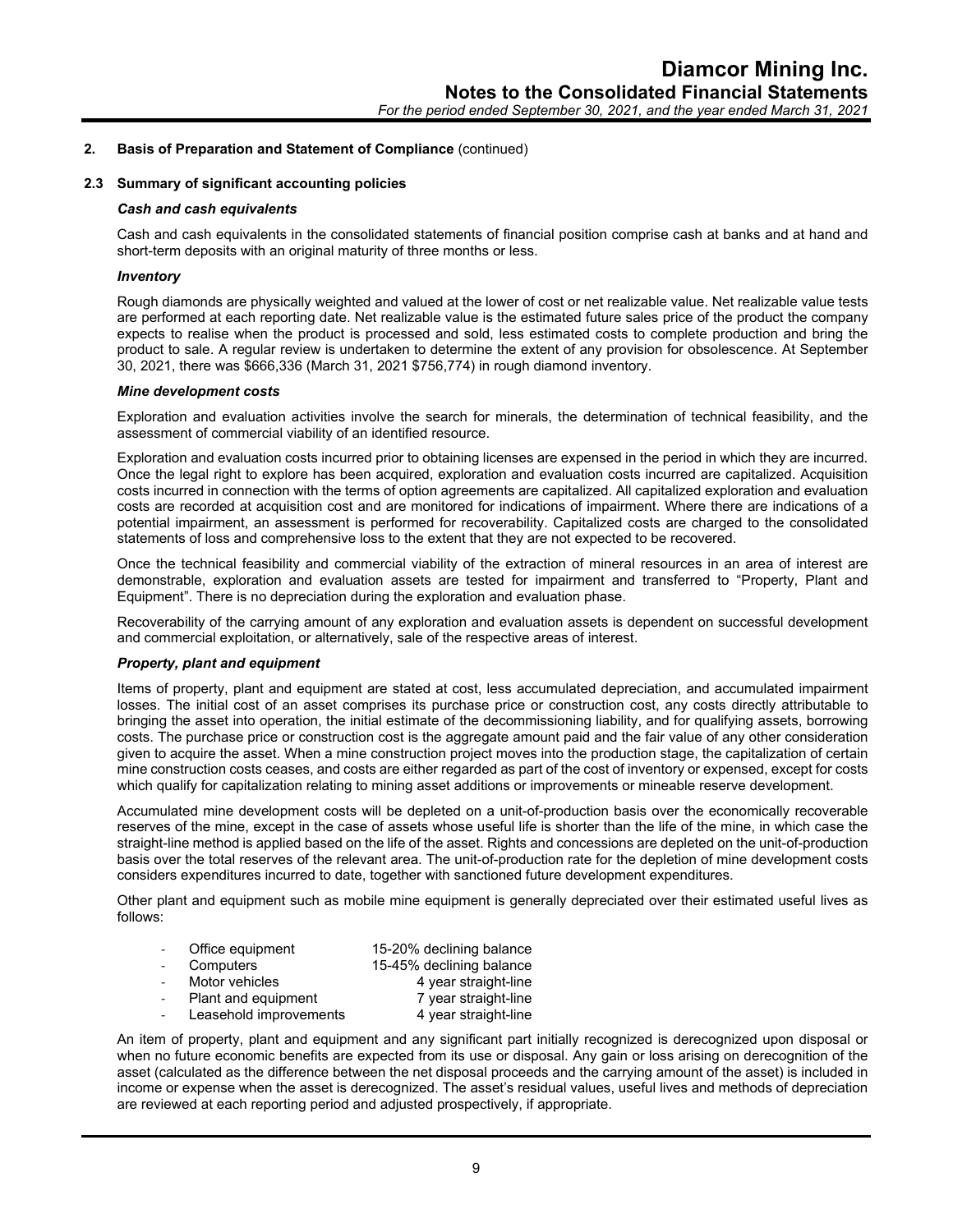#### *Impairment of non-financial assets*

The carrying amounts of financial assets are reviewed for impairment whenever facts and circumstances suggest that the carrying amounts may not be recoverable. If there are indicators of impairment, the recoverable amount of the asset is estimated in order to determine the extent of any impairment. The recoverable amount of an asset is determined as the higher of its fair value less costs of disposal and its value in use. An impairment loss exists if the asset's carrying amount exceeds the recoverable amount and is recorded as an expense immediately. Where the asset does not generate cash inflows that are independent from other assets, the recoverable amount of the CGU to which the asset belongs is determined.

Value in use is determined as the present value of the future cash flows expected to be derived from an asset or CGU. The estimated future cash flows are discounted to their present value using a pre-tax discount rate that reflects current market assessments of the time value of money and the risks specific to the asset for which estimates of future cash flows have not been adjusted. Fair value is the price that would be received to sell an asset or paid to transfer a liability in an orderly transaction between market participants at the measurement date. For mining assets, fair value less costs of disposal are often estimated using a discounted cash flow approach as a fair value from an active market or when a binding sale agreement is not readily available. Estimated future cash flows are calculated using estimated future prices, mineral reserves and resources, operating and capital costs. All assumptions used are those that an independent market participant would consider appropriate.

Tangible assets that have been impaired in prior periods are tested for possible reversal of impairment whenever events or changes in circumstances indicate that the impairment has reversed. If the impairment has reversed, the carrying amount of the asset is increased to its recoverable amount but not beyond the carrying amount that would have been determined had no impairment loss been recognized for the asset in the prior periods. A reversal of an impairment loss is recognized in the consolidated statements of loss and comprehensive loss immediately.

#### *Stripping costs*

Mining costs associated with stripping activities in an open pit mine are expensed unless the stripping activity can be shown to represent a betterment to the mineral property, in which case the stripping costs would be capitalized and included in deferred mineral property costs within mining assets. IFRIC 20, Stripping costs in the production phase of a surface mine ("IFRIC 20"), specifies the accounting for costs associated with "waste removal (stripping) during the production phase of a" surface mine. When the benefit from the stripping activity is realized in the current period, the stripping costs are accounted for as the cost of inventory. When the benefit is the improved access to ore in future periods and, if improved access to the ore body is probable, the component of the ore body can be accurately identified, and the cost associated with improving the access can be reliably measured, the costs are recognized as a mineral property asset. If these conditions are not met, the costs are expensed to the consolidated statements of loss and comprehensive loss as incurred. After initial recognition, the stripping activity asset is depreciated on a systematic basis (unit-of-production method) over the expected useful life of the identified component of the ore body that becomes more accessible because of the stripping activity.

# *Major maintenance and repairs*

Expenditure on major maintenance refits or repairs comprises the cost of replacement assets or parts of assets and overhaul costs. When an asset, or part of an asset that was separately depreciated, is replaced and it is probable that future economic benefits associated with the new asset will flow to the Company through an extended life, the expenditure is capitalized. The unamortized value of the existing asset or part of the existing asset that is being replaced is expensed. Where part of the existing asset was not separately considered as a component, the replacement value is used to estimate the carrying amount of the replaced asset, which is immediately written off. All other day-to-day maintenance costs are expensed as incurred.

#### *Operating leases*

As required, the Company adopted IFRS 16 as of April 1, 2019. IFRS 16, "Leases" ("IFRS 16"), replaces existing standards and interpretations on lease recognition. On January 13, 2016, the IASB published a new standard, IFRS 16, which brings most leases for lessees onto the balance sheet under a single model, eliminating the distinction between operating and finance leases. Under the new standard, a lessee recognizes a right-of-use ("ROU") asset and a lease liability. The rightof-use asset is treated similarly to other non-financial assets and depreciated accordingly. The liability accrues interest. The Company completed an assessment of the impact of IFRS 16. The Company doesn't currently hold agreements that fall under IFRS 16, therefore adoption of the above-mentioned standard did not have impact on the consolidated financial statements.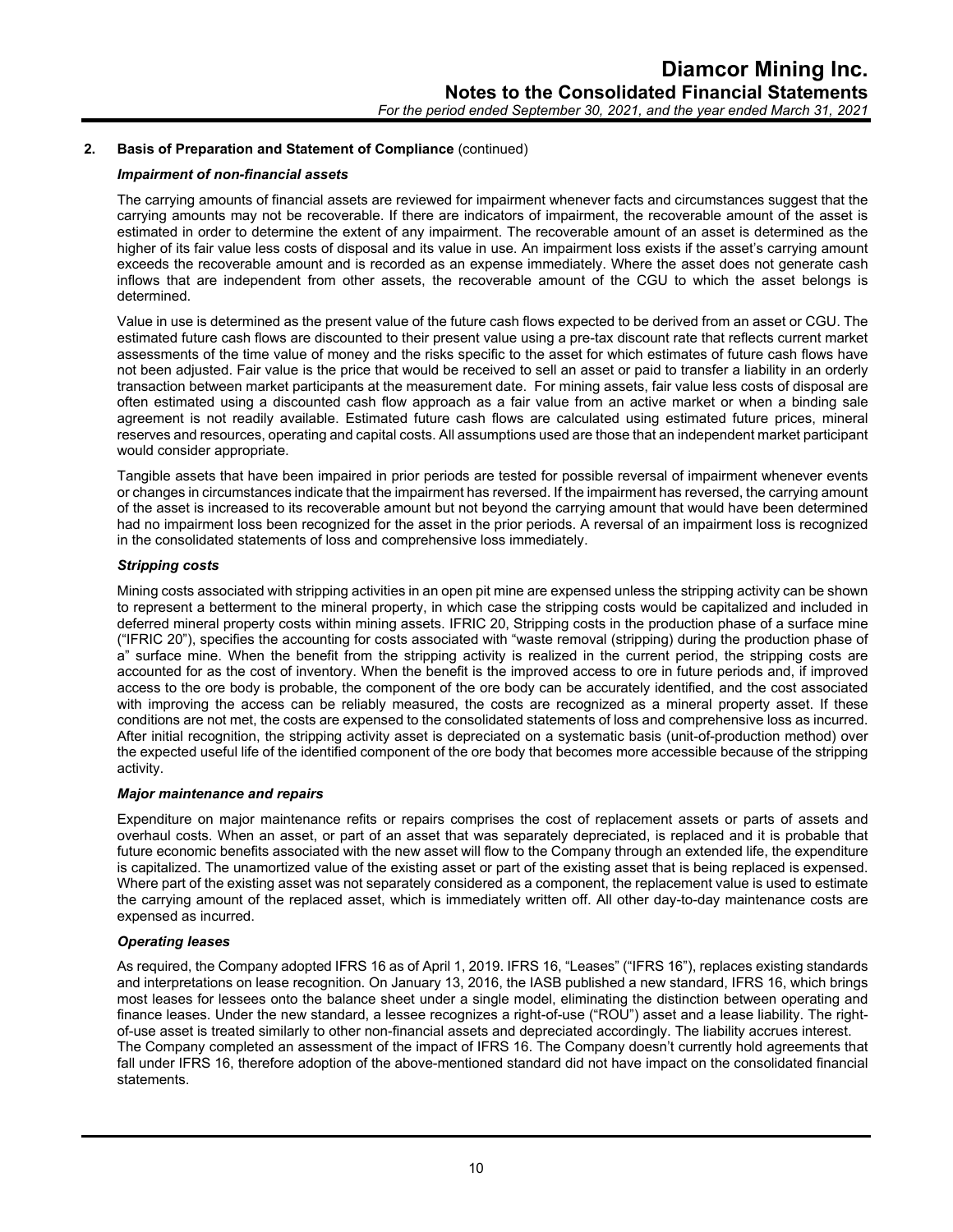#### *Decommissioning liability*

The Company assesses its decommissioning liability each reporting period. Significant estimates and assumptions are made in determining the provision for mine rehabilitation as there are numerous factors that will affect the ultimate liability payable. These factors include estimates of the extent and costs of rehabilitation activities, technological changes, regulatory changes, and cost. These uncertainties may result in future actual expenditure differing from the amounts currently provided. The provision at reporting date represents Management's best estimate of the present value of the future rehabilitation costs required. Changes to estimated future costs are recognized in the consolidated statements of financial position by either increasing or decreasing the rehabilitation liability and rehabilitation asset if the initial estimate was originally recognized as part of an asset measured in accordance with IAS 16 *Property, Plant and Equipment* ("IAS 16"). Any reduction in the rehabilitation liability and therefore any deduction from the rehabilitation asset may not exceed the carrying amount of that asset. If it does, any excess over the carrying value is taken immediately to profit or loss. If the change in estimate results in an increase in the rehabilitation liability and therefore an addition to the carrying value of the asset, the Company is required to consider whether this is an indication of impairment of the asset as a whole and test for impairment in accordance with IAS 36 *Impairment of Assets ("IAS 36")*.

#### *Foreign currency translation*

The consolidated financial statements are presented in Canadian dollars, which is the parents' functional currency. Transactions in foreign currencies are initially recorded in the functional currency, at the respective functional currency rates prevailing at the date of the transaction. Monetary assets and liabilities denominated in foreign currencies are retranslated at the spot rate of exchange ruling at the reporting date. All differences are taken to consolidated statements of (loss) and comprehensive (loss). Non-monetary items that are measured in terms of historical cost in a foreign currency are translated using the exchange rate as at the date of the initial transaction.

The financial results of Company entities that have a functional currency different from the presentation currency are translated into the presentation currency. The functional currency of all the subsidiaries is the South African Rand. All assets and liabilities, including fair value adjustments are translated into the presentation currency at the rate of exchange ruling at the reporting date. Income and expenditure transactions of foreign operations are translated at the average rate of exchange for the year except for significant individual transactions which are translated at the rate of exchange in effect at the transaction date. Differences arising on translation from the reporting date are recognized in accumulated other comprehensive loss.

When the settlement of a monetary item receivable from or payable to a foreign operation is neither planned nor likely in the foreseeable future, foreign exchange gains or losses arising from such a monetary item are considered to form part of the net investment in a foreign operation and are recognized in accumulated other comprehensive loss. On disposal of part or all of the operations, the proportionate share of the related cumulative gains or losses previously recognized in other comprehensive loss is allocated to the consolidated statements of loss and comprehensive loss.

#### *IFRS 9 Financial Instruments ("IFRS 9")*

#### Classification

The Company classifies its financial assets and financial liabilities in the following measurement categories: (i) those to be measured subsequently at fair value through profit or loss ("FVTPL"); (ii) those to be measured subsequently at fair value through other comprehensive income ("FVOCI"); and (iii) those to be measured at amortized cost. The classification of financial assets depends on the business model for managing the financial assets and whether the contractual cash flows represent solely payments of principal and interest ("SPPI"). Financial liabilities are classified as those to be measured at amortized cost unless they are designated as those to be measured subsequently at FVTPL (irrevocable election at the time of recognition). For assets and liabilities measured at fair value, gains or losses are either recorded in the consolidated statements of loss and other comprehensive loss.

The Company reclassifies financial assets when and only when its business model for managing those assets changes. Financial liabilities are not reclassified.

#### Measurement

All financial instruments are required to be measured at fair value on initial recognition, plus, in the case of a financial asset or financial liability not at FVTPL, transaction costs that are directly attributable to the acquisition or issuance of the financial asset or financial liability. Transaction costs of financial assets and financial liabilities carried at FVTPL are expensed in the consolidated statements of loss and comprehensive loss. Financial assets and financial liabilities with embedded derivatives are considered in their entirety when determining whether their cash flows are solely payment of principal and interest.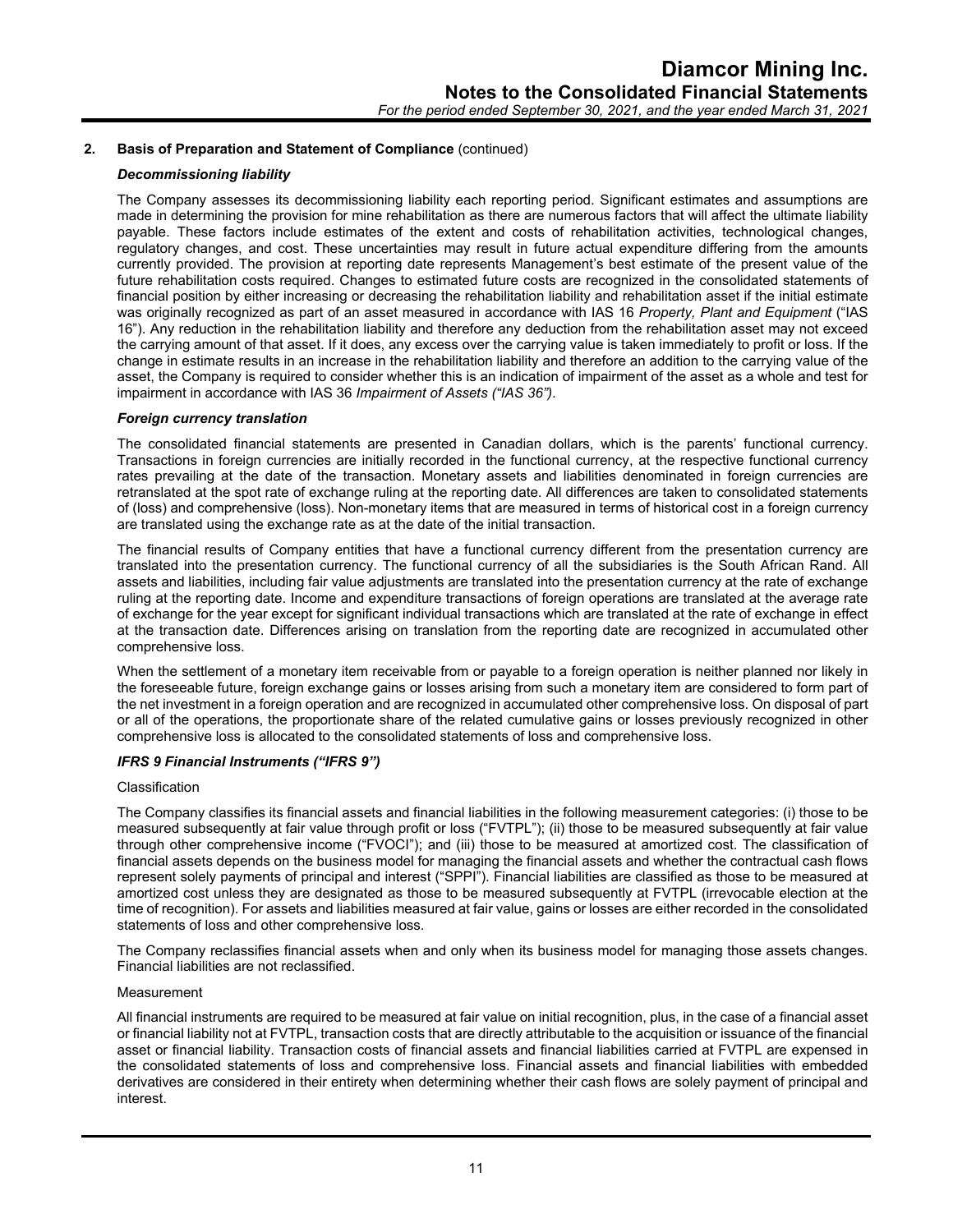Financial assets that are held within a business model whose objective is to collect the contractual cash flows, and that have contractual cash flows that are solely payments of principal and interest on the principal outstanding are generally measured at amortized cost at the end of the subsequent accounting periods. All other financial assets including equity investments are measured at their fair values at the end of subsequent accounting periods, with any changes taken through profit or loss or other comprehensive income (irrevocable election at the time of recognition). For financial liabilities measured subsequently at FVTPL, changes in fair value due to credit risk are recorded in other comprehensive income.

| Financial instrument                                               | Classification under IFRS 9    |
|--------------------------------------------------------------------|--------------------------------|
| Financial asset:                                                   |                                |
| Cash, restricted cash, and cash equivalents<br>Accounts receivable | <b>FVTPI</b><br>Amortized cost |
| Financial liabilities:                                             |                                |
| Accounts payable                                                   | Amortized cost                 |
| Long term debt                                                     | Amortized cost                 |
| Due to Nozala Investments                                          | Amortized cost                 |

#### Impairment

IFRS 9 introduced a new model for the measurement of impairment of financial assets based on expected credit losses ("ECL"). The Company accounts receivable are subject to the ECL model under IFRS 9. For accounts receivable, the Company applies the simplified approach to providing for expected losses, which requires the use of the lifetime expected loss provision for all accounts receivable. In estimating the expected lifetime expected loss provision, the Company considers historical Company and industry default rates as well as credit ratings of major customers. As all the Company's accounts receivables which the Company measures at amortized cost are short term (i.e., less than 12 months) and the Company's credit rating and risk Management policies are in place, the change to a forward-looking ECL approach did not have a material impact on the amounts recognized in the consolidated financial statements.

#### *Equity instruments*

An equity instrument is any contract that evidences a residual interest in the assets of an entity after deducting all its liabilities. Equity instruments issued by the Company are recorded at the proceeds received, net of direct issue costs.

#### *Taxation*

#### *Income taxes*

Income tax expense comprises current income tax and deferred tax. Income tax is recognized in the consolidated statements of loss and comprehensive loss, except to the extent it relates to items recognized in other comprehensive loss or directly in equity.

#### *Current income tax*

Current income tax expense is based on the results for the period as adjusted for items that are not taxable or not deductible. Current income tax is calculated using tax rates and laws that were enacted or substantively enacted at the end of the reporting period. Management periodically evaluates positions taken in tax returns with respect to situations in which applicable tax regulation is subject to interpretation. Provisions are established where appropriate on the basis of amounts expected to be paid to the tax authorities.

# *Deferred tax*

Deferred tax is recognized, using the liability method, on temporary differences arising between the tax bases of assets and liabilities and their carrying amounts in the consolidated statements of financial position. Deferred tax is calculated using tax rates and laws that have been enacted or substantively enacted at the end of the reporting period, and which are expected to apply when the related deferred tax asset is realized, or the deferred tax liability is settled.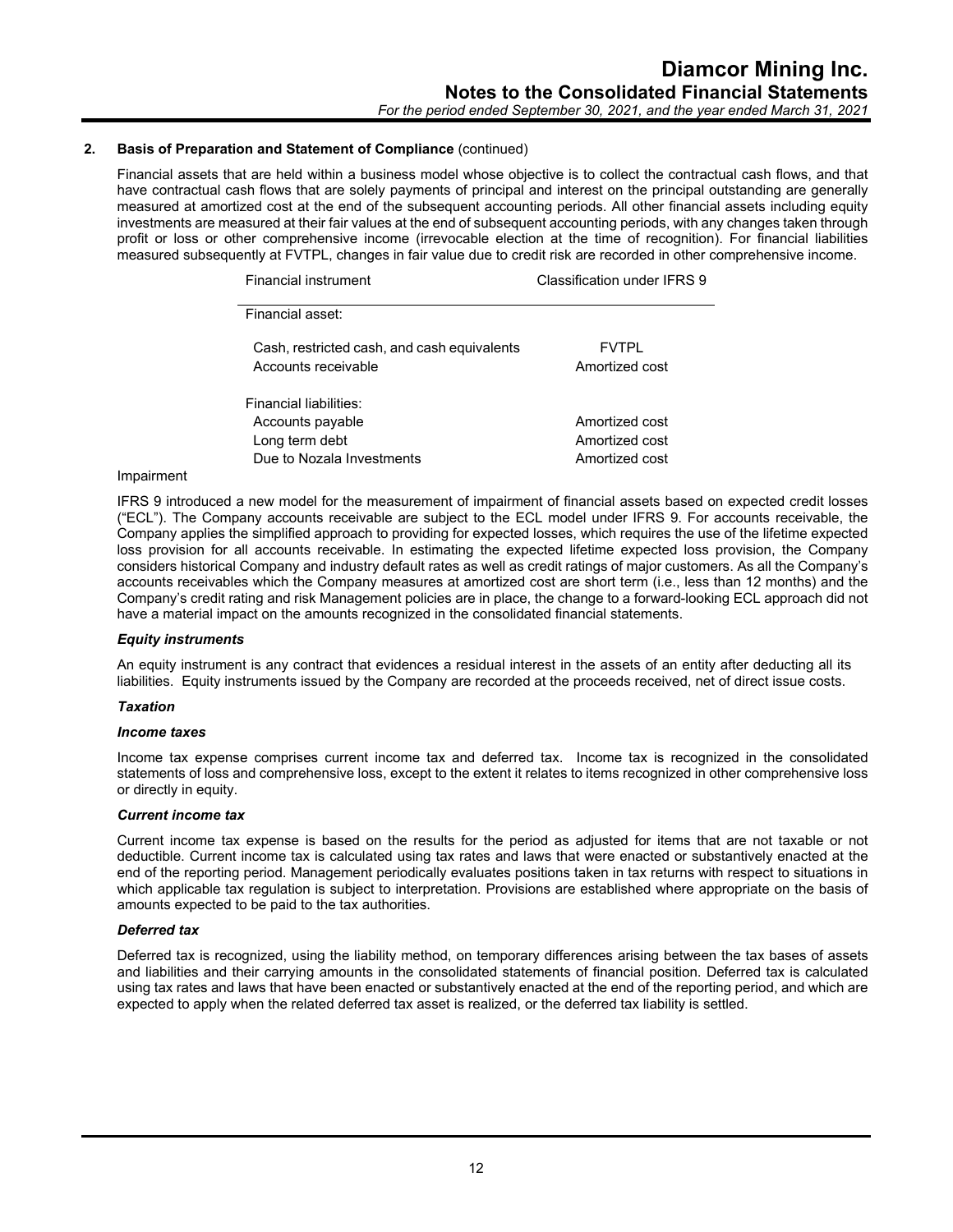#### *Deferred tax liabilities:*

- are generally recognized for all taxable temporary differences;
- are recognized for taxable temporary differences arising on investments in subsidiaries except where the reversal of the temporary difference can be controlled, and it is probable that the difference will not reverse in the foreseeable future; and,
- are not recognized on temporary differences that arise from goodwill which is not deductible for tax purposes.

# *Deferred tax assets:*

- are recognized to the extent it is probable that taxable profits will be available against which the deductible temporary differences can be utilized; and,
- are reviewed at the end of the reporting period and reduced to the extent that it is no longer probable that sufficient taxable profits will be available to allow all or part of the asset to be recovered.

# *Non-controlling interest*

Non-controlling interest in the Company less than wholly owned subsidiaries are classified as a separate component of equity. On initial recognition, non-controlling interests are measured at their proportionate share of the acquisition date fair value of identifiable net assets of the related subsidiary acquired by the Company. Subsequent to the acquisition date, adjustments are made to the carrying amount of non-controlling interests for the non-controlling interests' share of the changes to the subsidiary's equity. Adjustments to recognize the non-controlling interests' share of changes to the subsidiary's equity are made even if this results in the non-controlling interest having a deficit balance.

#### *Revenue recognition*

IFRS 15 sets out a five-step model for revenue recognition. The core principle is that revenue should be recognized to depict the transfer of control of goods and services to customers in an amount that reflects the consideration that the Company expects to be entitled for those goods and services.

The Company principally generates revenue from the sale of diamonds (the "Product") pursuant to contractual arrangements with its customers. This revenue is recognized when control or title of the Product is transferred from the Company and collection is reasonably assured in accordance with specified contract terms. All revenue is generally earned at a point in time and is based on the consideration that the Company expects to receive for the transfer of the Product to the customer.

Revenue is measured based on the consideration specified in a contract with its customers. Payment terms with customers are generally 30 days from the date of the invoice. The Company does not have any sales contracts where the period between the transfer of the Product to the customer and payment by the customer exceeds one year. As a result, the Company does not adjust its revenue transactions for the time value of money.

All trade accounts receivable were generated from contracts with customers.

#### *Share-based compensation*

The Company uses the fair value method of accounting for all share-based compensation, including options granted under the Company's incentive stock option plan. Compensation expense for options granted is determined based on the estimated fair values of the stock options at the time of grants and the fair value of stock options is determined on their grant date using a Black-Scholes valuation model, the cost of which is recognized over the vesting periods of the respective options. When option awards vest in instalments over the vesting period, each instalment is accounted for as a separate arrangement. Forfeitures are estimated throughout the vesting period based on experience and future expectations and adjusted upon actual option vesting.

Share-based compensation expense is recorded as a charge to operations with a corresponding credit to contributed surplus. Consideration paid for shares on the exercise of options is credited to share capital, amounts previously allocated to contributed surplus are also credited to share capital. If vested options expire, previously recognized compensation expense associated with such stock options is not reversed.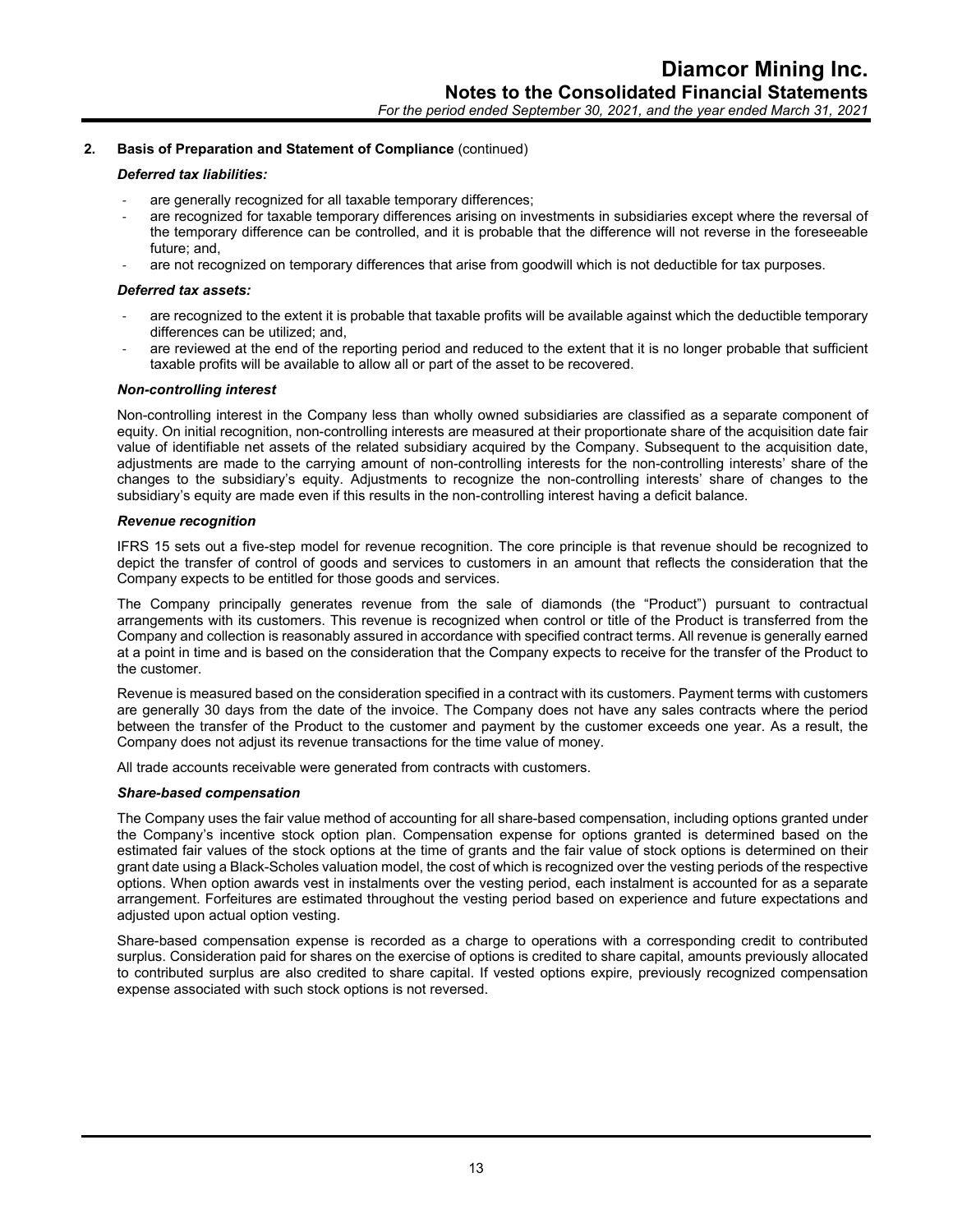The Company has adopted the pro-rata basis method for the measurement of shares and warrants issued as private placement units. The pro-rata basis method requires that gross proceeds and related share issuance costs be allocated to the common shares and the warrants based on the relative fair value of the component. The fair value of the common share is based on the closing price on the closing date of the transaction and the fair value of the warrant is determined using the Black-Scholes Option Pricing Model. The fair value attributed to the warrant is recorded as warrant equity. If the warrant is exercised, the value attributed to the warrant is transferred to share capital. If the warrant expires unexercised, the value is reclassified to contributed surplus within equity. Warrants, issued as part of private placement units, that have their term of expiries extended, are not subsequently revalued. The Company may modify the terms of warrants originally granted. When modifications exist, the Company will maintain the original fair value of the warrant.

#### *Loss per share*

Basic loss per share is calculated by dividing the loss attributable to ordinary equity holders after adjusting for noncontrolling interests (the numerator) by the weighted average number of ordinary shares outstanding (the denominator) during the period. The denominator (number of units) is calculated by adjusting the shares in issue at the beginning of the period by the number of shares bought back or issued during the period, multiplied by a time-weighting factor.

Diluted loss per share is calculated by adjusting the loss and number of shares for the effects of dilutive options, warrants, convertible debentures and other dilutive potential units. The effects of anti-dilutive potential units are ignored in calculating diluted loss per share. All stock options and warrants are considered anti-dilutive when the Company is in a net loss position.

# **3. Property, Plant and Equipment**

|                                 | Property, Plant | Motor    | Office    |           |            |              |
|---------------------------------|-----------------|----------|-----------|-----------|------------|--------------|
|                                 | and Equipment   | Vehicles | Equipment | Computers | Leaseholds | <b>Total</b> |
| Cost                            |                 | \$       | \$        | S.        | \$         | \$           |
| Balance, March 31, 2020         | 12,704,324      | 117,699  | 85,312    | 72,482    | 33,090     | 13,012,907   |
| Additions                       | 136,260         |          |           |           |            | 136,260      |
| Decommissioning liability       |                 |          | 393       |           |            | 393          |
| Translation adjustments         | 895,707         | 8,298    | 3,781     | 915       |            | 908,701      |
| Balance, March 31, 2021         | 13,736,291      | 125,997  | 89,486    | 73,397    | 33,090     | 14,058,261   |
| <b>Additions</b>                | 188,697         |          |           |           |            | 188,697      |
| Disposals                       | (99, 870)       |          | (97)      | (126)     |            | (100,093)    |
| Decommissioning liability       | 14,858          |          |           |           |            | 14,858       |
| Translation adjustments         | (185, 451)      | (1,701)  | (684)     | (188)     |            | (188, 024)   |
| Balance, September 30, 2021     | 13,654,525      | 124,296  | 88,705    | 73,083    | 33,090     | 13,973,699   |
| <b>Accumulated Depreciation</b> |                 |          |           |           |            |              |
| Balance, March 31, 2020         | 5,241,419       | 111,814  | 62,819    | 62,585    | 33,090     | 5,511,727    |
| Depreciation                    | 835,452         |          | 3,096     | 1,985     |            | 840,533      |
| Translation adjustments         | 412,221         | 7,883    | 2,435     | 460       |            | 422,999      |
| Balance, March 31, 2021         | 6,489,092       | 119,697  | 68,350    | 65,030    | 33,090     | 6,775,259    |
| Depreciation                    | 499,227         |          | 1,528     | 1,047     |            | 501,802      |
| Disposals                       | (94, 975)       |          | (97)      | (126)     |            | (95, 198)    |
| Translation adjustments         | (102, 200)      | (1,616)  | (451)     | (107)     |            | (104, 374)   |
| Balance, September 30, 2021     | 6,791,144       | 118,081  | 69,330    | 65,844    | 33,090     | 7,077,489    |
| Net book value, March 31, 2021  | 7,247,199       | 6,300    | 21,136    | 8,367     |            | 7,283,002    |

The carrying amount for Mines Under Construction of \$3,424,026 (March 31, 2021 - \$3,455,825) is included in Property, Plant and Equipment. This amount is not subject to depletion as of September 30, 2021.

As a result of negative cash-flow from operations, the Company tested its CGU for impairment at September 30, 2021. The recoverable amount of the CGU was based on their estimated value in use using a pre-tax discount rate of 15%. The estimated cash flows were based on 4-year cash-flow forecast. As of September 30, 2021, the property, plant, and equipment were not impaired.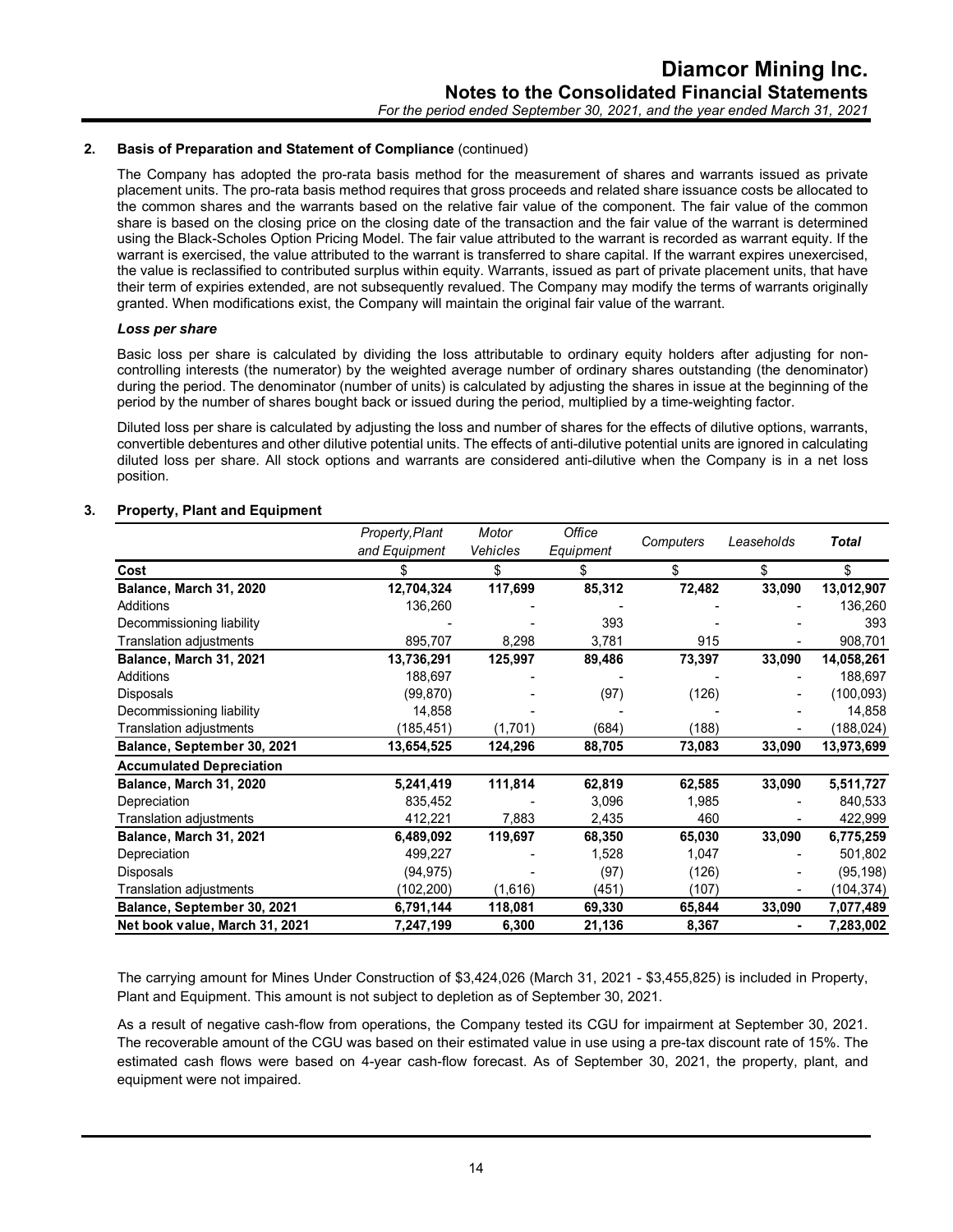# **4. Long-Term Debt, Short-Term Debt and Due to Nozala Investments**

# *Long-term debt*

Long-term debt consists of the following:

|                                       | <b>Maturity Date</b> | September 30,<br>2021 | March 31,<br>2021 |
|---------------------------------------|----------------------|-----------------------|-------------------|
| Term Ioan 2 (a) (c)                   | June 20, 2019        | \$<br>3,042,808       | \$<br>2,910,017   |
| Convertible debenture 2 (b) (c)       | June 20, 2019        | 2,028,989             | 1.940.442         |
| Caterpillar Financial Services (d)    | May and June, 2023   | 1,748,470             | 2,341,937         |
| Convertible debt (1) (f)              | October 21, 2022     | 838.473               | 871.491           |
| Convertible debt (2) (f)              | December 21, 2022    | 1,452,035             | 1,519,880         |
| Convertible debt (3) (f)              | January 11, 2023     | 376,107               | 367,379           |
| Canada Emergency Business Account (e) | December 31, 2022    | 40,000                | 40,000            |
| Less: current portion due in one year |                      | (5,562,321)           | (5,821,954)       |
| Long-term portion                     |                      | 3,964,561             | 4,169,192         |

- a) Term loan 2 was issued in November 2012, bears interest at an annual fixed rate of 9% and had a 5-year term with payments expected to start in January 2014. On February 4, 2014, December 31, 2014, and again in January 2016, the Company and Tiffany & Co. agreed to defer any payments on the \$2,400,000 term loan until July 2016. This loan is secured by a promissory note. Principal and interest was payable monthly at \$104,059 in accordance with a 36 month amortization schedule. The Company has the right to repay the outstanding principal and any accrued and unpaid interest under this loan at any time without notice or penalty. In February 2017, the Company and Tiffany & Co. agreed to a payment deferral until June 2017 at which time the outstanding payments were made, and scheduled payments recommenced. In September 2017, the Company and Tiffany & Co. informally agreed to suspend and accrue the ongoing payments to allow the Company to conserve operating capital in the short-term. The recommencement of payments is targeted by the Company for calendar 2022. During the period ended September 30, 2021, the Company incurred \$132,791 of interest expense on this loan (\$247,807 – March 31, 2021).
- b) Convertible debenture 2 was issued in November 2012, bears interest at an annual fixed rate of 9% and had a 5-year term. On February 4, 2014, December 31, 2014, and again in January 2016 the Company and Tiffany & Co. agreed to defer any payments on the \$1,600,000 convertible debenture until July 2016. Principal and interest was payable monthly at \$69,372 commencing in July 2016 in accordance with a 36-month amortization schedule. The principal amount and accrued interest are convertible by the holder into common voting shares of the Company at \$1.60 per share. The outstanding amount of Convertible debenture 2 is convertible into 1,268,118 Common Shares. The value attributed to the equity conversion option was \$nil. The Company has the right to repay the outstanding principal and any accrued and unpaid interest, without penalty, on not less than 30 days' notice and subject to the conversion rights contained in the convertible debenture. In February 2017, the Company and Tiffany & Co. agreed to a payment deferral until June 2017 at which time the outstanding payments were made, and scheduled payments recommenced. In September 2017, the Company and Tiffany & Co. informally agreed to suspend and accrue the ongoing payments to allow the Company to conserve operating capital in the short-term. [The recommencement of payments is targeted by the Company for calendar 2022]. During the period ended September 30, 2021, the Company incurred \$88,547 of interest expense on this loan. (\$165,241 – March 31, 2021)
- c) Term loan 2 and convertible debenture 2 are secured by a general security agreement which states the loans are secured by 100% of the general assets of the Company.
- d) Caterpillar loans were issued in February and March 2020, bear an interest of South African Prime plus 2.5% and had a 36-month term. As a result of COVID-19 the payments and terms were suspended, payments resumed in January 2021 with interest only payments in January and February 2021. Blended payments resumed in March 2021. Monthly payments are approximately \$100,000
- e) Canada Emergency Business Account was issued April 17, 2020, and December 16, 2020, the loan bears no interest until December 31, 2022. Up to \$20,000 of the loan may be eligible for forgiveness, of the original \$60,000.
- f) The Company closed \$3,376,171 in three tranches of a private placement of 10% convertible notes during the year ended March 31, 2021. As these debt instruments are compound financial instruments the gross proceeds were allocated between their liability and equity components on initial recognition using the residual method. Management has determined that the convertible notes meet the fixed for fixed criteria under IAS 32, "Financial instruments".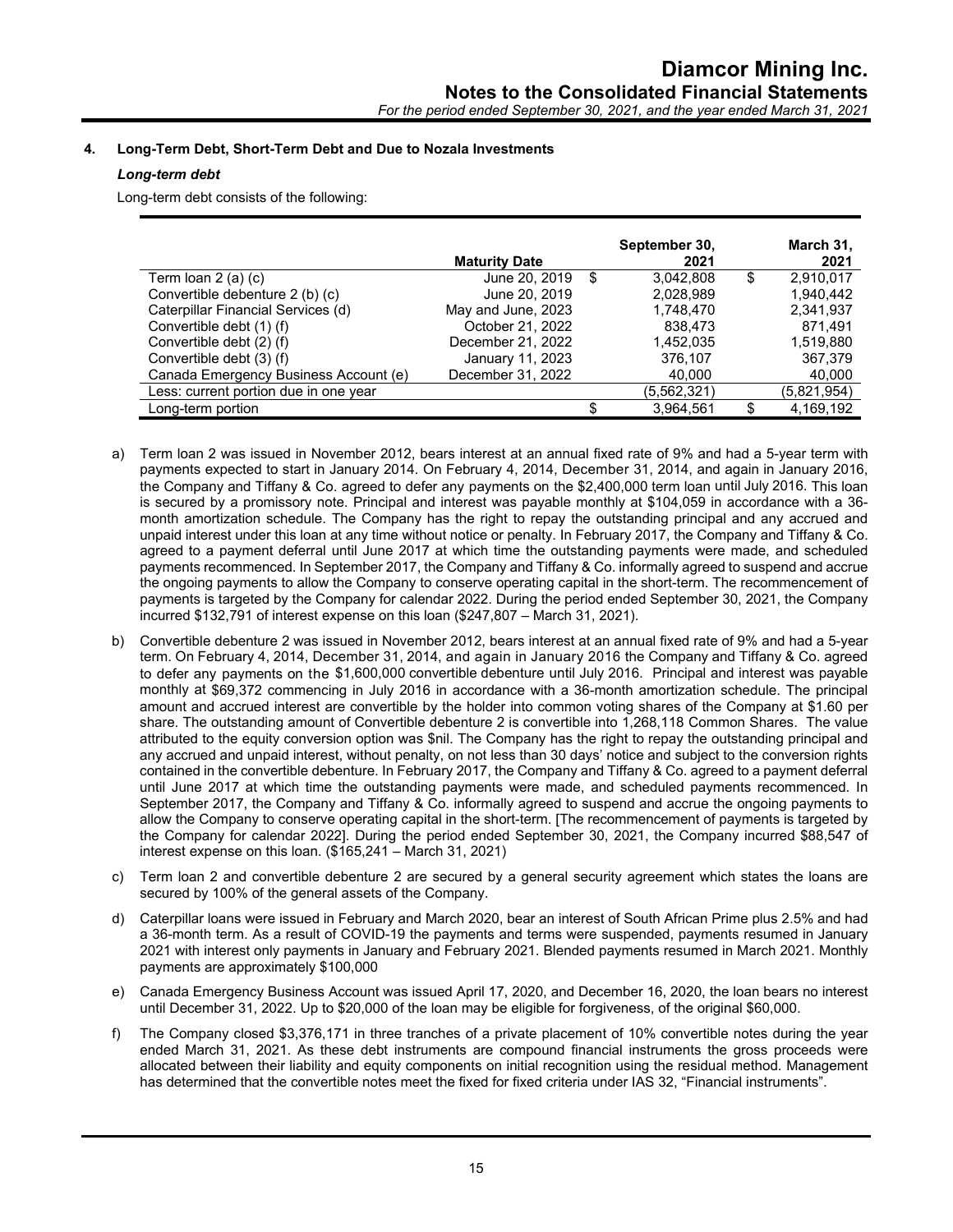#### **4. Long-Term Debt, Short-Term Debt and Due to Nozala Investments** (continued)

Each of the convertible promissory notes have a term of two (2) years from their respective issuing dates and bear interest at the rate of 10% per annum. During the first year, interest will accrue and be payable at the one-year anniversary of the note. In the second year, interest will accrue and be payable semi-annually. No principal payments will be required until maturity. The principal amount of the notes will be convertible at the election of the noteholder into Common Shares of the Company at the rate of \$0.07 per share in the first year and at the rate of \$0.10 per share in the second year. Accrued and unpaid interest will be convertible at the election of the noteholder into Common Shares of the Company at the market price as of the date such accrued interest becomes payable.

In addition, the Company has issued 9,371,333 non-transferable share purchase warrants to the participating investors, with each share purchase warrant entitling the holder thereof to purchase one (1) Common Share at a price of \$0.15 for a period of two (2) years from the date of issuance.

Tranche 1 closed on October 21, 2020, for gross proceeds of \$954,483 which resulted in the issuance of 2,727,136 share purchase warrants. Management calculated the fair value of the liability component as \$800,272 using a discount rate of 20% with the residual amount of \$154,228, net of deferred tax of \$41,642 being allocated as \$89,929 to warrants and \$22,658 to the conversion feature, which has been recorded as contributed surplus.

Tranche 2 closed on December 21, 2020, for gross proceeds of \$2,001,708. As part of tranche 2, a total of \$1,416,112 of principal and accrued interest related to the short-term debt which matured on June 20, 2019, were converted into convertible notes and \$375,062 of accounts payable were converted into convertible notes. A total of 5,444,197 share purchase warrants were issued. The extinguishment of the old debt and recognition of the new debt resulted in a loss of \$806,081 which was calculated as the difference between the fair values of the existing debt and new debt and equity components issued. The fair value of the liability component was calculated as \$1,678,271 using a discount rate of 20%. The warrant fair value of \$220,596 was calculated based on a Black-Scholes pricing model with the following assumptions: zero dividend yield, expected volatility of 121% and a risk-free rate of 0.2%. The conversion feature fair value of \$908,920 was calculated using Crank-Nicolson scheme. Income tax impact from warrants and conversion feature was \$15,581 and \$71,746.

Tranche 3 closed on January 11, 2021, for gross proceeds of \$419,980 which resulted in the issuance of 1,200,0000 share purchase warrants. Management calculated the fair value of the liability component as \$352,136 using a discount rate of 20% with the residual amount of \$67,863, net of deferred tax of \$18,323, being allocated as \$46,647 to warrants and \$2,893 to the conversion feature, which has been recorded in contributed surplus.

|                            | Liability |           |  |                          | Contributed              |            |
|----------------------------|-----------|-----------|--|--------------------------|--------------------------|------------|
|                            |           | component |  | Warrant                  | surplus                  | Total      |
| Balance, beginning of year |           | 2.758.750 |  | 341.591                  | 728.318                  | 3,828,659  |
| Accretion                  |           | 250.591   |  | $\sim$                   | $\overline{\phantom{0}}$ | 250,591    |
| Converted to common shares |           | (342.725) |  | $\overline{\phantom{0}}$ | (85.545)                 | (428, 270) |
| Balance, end of period     |           | 2.666.616 |  | 341.591                  | 642.773                  | 3,650,980  |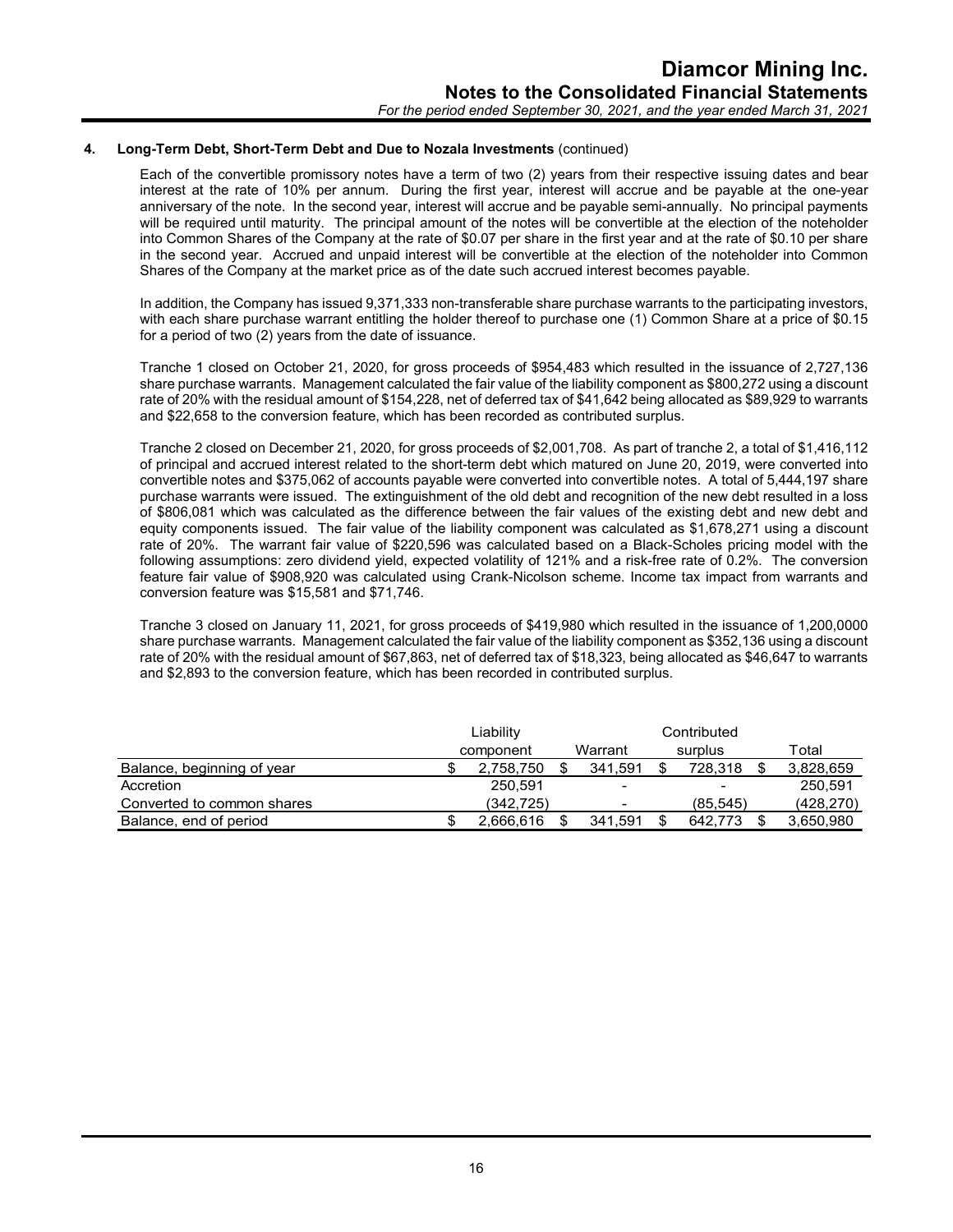# **4. Long-Term Debt, Short-Term Debt and Due to Nozala Investments** (continued)

*Short-term debt*

|                                          | September 30, 2021 | March 31, 2021 |
|------------------------------------------|--------------------|----------------|
| Short term debt, beginning of the year   | \$147,870          | \$1,482,494    |
| Interest on short term debt              | 1,515              | 87,380         |
| Accretion on short term debt             |                    | 55,156         |
| Paid                                     | (149, 385)         | (61,048)       |
| Conversion to long term convertible note | -                  | (1,416,112)    |
| Short term debt, end of period           | \$-                | \$147,870      |

# *Due to Nozala Investments*

The amount due to Nozala Investments (a related party, which owns a 30% equity interest in DMI Minerals South Africa (Pty) Ltd.) of \$1,991,237 (March 31, 2021 - \$1,920,443) carries a floating interest rate (South African prime plus 3%), unsecured, currently has no set terms of repayment and is not expected to be repaid in the following fiscal year. The loan amount received is principally being used for the ongoing operations of DMI Minerals South Africa (Pty) Ltd., including the purchase of certain mineral rights and assets from De Beers Consolidated Mines Limited. The loan is denominated in South African Rand and no payments were made in the period ended September 30, 2021, or the year ended March 31, 2021. The loan is subordinated and ranks behind the claims of all external creditors of DMI Minerals South Africa (Pty) Ltd, until the fair value of its assets exceeds its liabilities.

# **5. Decommissioning Liability**

The total decommissioning liability was based on the Company's estimated costs to reclaim and abandon the mines and facilities. The Company has estimated the costs related to the decommissioning liability based on the South African Department of Mineral Resources estimate of required decommissioning costs, adjusted for inflation. The Company has estimated the net present value of the decommissioning obligation to be \$606,474 based on an undiscounted total future liability of \$710,107. The decommissioning liability was based on using a South African inflation rate of 4.80%. The longterm portion of the liability was discounted using a South African risk-free rate of 5.14%. For March 31, 2021, the Company has estimated the net present value of the decommissioning obligation to be \$578,008 based on an undiscounted total future liability of \$718,258. The decommissioning liability was based on using a South African inflation rate of 3.10%.

These costs are expected to be incurred in approximately 3 years.

The continuity of the decommissioning liability as at September 30, 2021:

|                                    | <b>September 30, 2021</b> |   | March 31, 2021 |
|------------------------------------|---------------------------|---|----------------|
| Balance, beginning of year         | \$<br>578,008             | S | 375.481        |
| Change in estimate                 | 15,103                    |   | 136,260        |
| Accretion recorded during the year | 12.111                    |   | 37,859         |
| Translation adjustment             | 1.252                     |   | 28,408         |
|                                    | 606,474                   |   | 578,008        |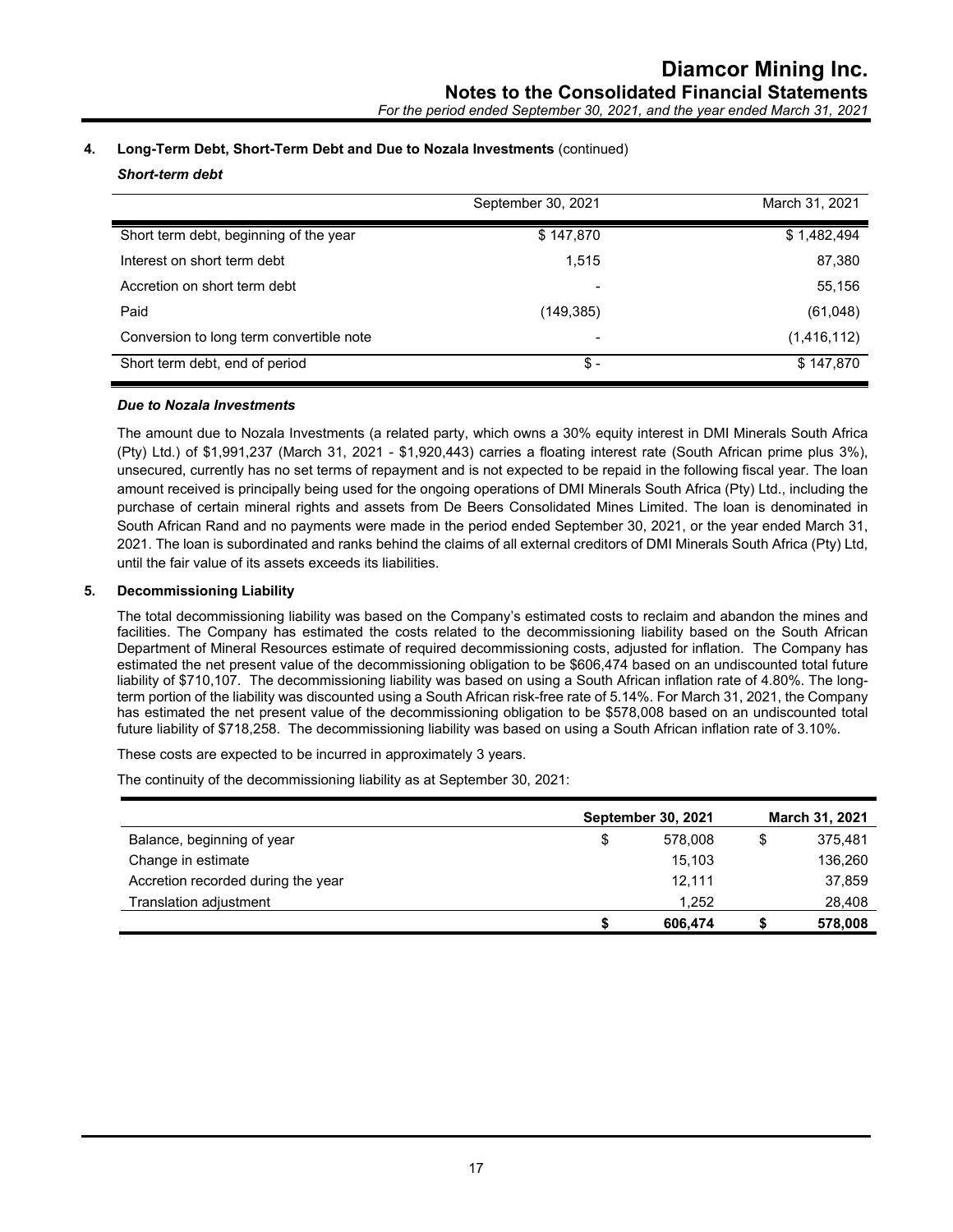*For the period ended September 30, 2021, and the year ended March 31, 2021*

# **6. Share Capital**

|                                              | Number of shares | Amount            |
|----------------------------------------------|------------------|-------------------|
| Authorized:                                  |                  |                   |
| Unlimited common voting shares, no par value |                  |                   |
| Issued:                                      |                  |                   |
| Balance, March 31, 2020                      | 65,311,488       | 34,195,377<br>\$. |
| Convertible note (a)                         | 4,071,428        | 240.105           |
| Exercise of convertible notes (Note 4)       |                  | 134,407           |
| Balance, March 31, 2021                      | 69,382,916       | 34,569,889<br>\$  |
| Convertible note (b)                         | 5,559,325        | 342.725           |
| Exercise of convertible notes (Note 4)       |                  | 85.545            |
| Exercise of options (c)                      | 345.000          | 62,135            |
| Balance, September 30, 2021                  | 75,287,241       | 35,060,294        |

The weighted average number of shares outstanding for the period was 72,650,508 (March 31, 2021 – 66,197,789). Loss per share is calculated as the net loss attributable to the equity holders of the parent divided by the weighted average of shares outstanding at the end of the year.

a) 4,071,428 shares were issued at a price of \$0.07 from the exercise of convertible debt (Note 4)

b) 5,559,325 shares were issued at a price of \$0.07 from the exercise of convertible debt (Note 4)

c) 345,000 shares issued from the exercise of options at \$ 0.11

# *Warrants*

The following table summarizes the activity with respect to warrants issued, exercised, and expired during the year:

|                                |            | <b>September 30, 2021</b> |                           | March 31, 2021        |
|--------------------------------|------------|---------------------------|---------------------------|-----------------------|
|                                |            | Weighted                  |                           | Weighted              |
|                                | Number of  | Average                   | Number of                 | Average               |
|                                | Warrants   | <b>Exercise Price</b>     | Warrants                  | <b>Exercise Price</b> |
| Outstanding, beginning of year | 14,008,259 | \$0.30                    | 7,935,104                 | \$0.75                |
| Warrants expired               | (23, 794)  | \$0.60                    | (3,298,178)               | \$0.98                |
| Warrants issued                |            |                           | 9,371,333                 | \$0.15                |
| Outstanding, end of period     | 13,984,465 | \$0.20                    | 14,008,259                | \$0.30                |
| Exercisable, end of period     | 13,984,465 | \$0.20                    | 14.008.259                | \$0.30                |
|                                |            |                           | <b>September 30, 2021</b> | March 31, 2021        |
| Balance, beginning of year     |            |                           | 766.846<br>\$             | 958.759<br>\$         |
| Warrants expired               |            |                           | (1,791)                   | (533,504)             |

There were nil warrants issued in the period ended September 30, 2021. (March 31, 2021 – 9,371,333). The warrant valuation for March 31, 2021, was calculated using the Black-Scholes pricing model with the following assumptions: zero dividend yield, expected volatility of 75% and 112% and risk-free rate of 0.19% to 0.23%. Warrant pricing models require the input of highly subjective assumptions including the expected price volatility. Changes in the subjective input assumptions can materially affect the fair value estimated, and therefore the existing models do not necessarily provide a reliable single measure of the fair value of the Company's warrants. The warrants issued in the year ended March 31, 2021, are exercisable for a period of two years from the date of issue.

Warrants issued (Note 4)  $\sim$  341.59 Balance, end of period **by a 19th control of the set of the set of the set of the set of the set of the set of the set of the set of the set of the set of the set of the set of the set of the set of the set of the set of t** 

The Company may modify the terms of warrants originally granted. When modifications exist, the Company will maintain the original fair value of the warrant. On June 4, 2021, the exercise price of 4,613,132 warrants was amended from \$0.60 to \$0.30 per share.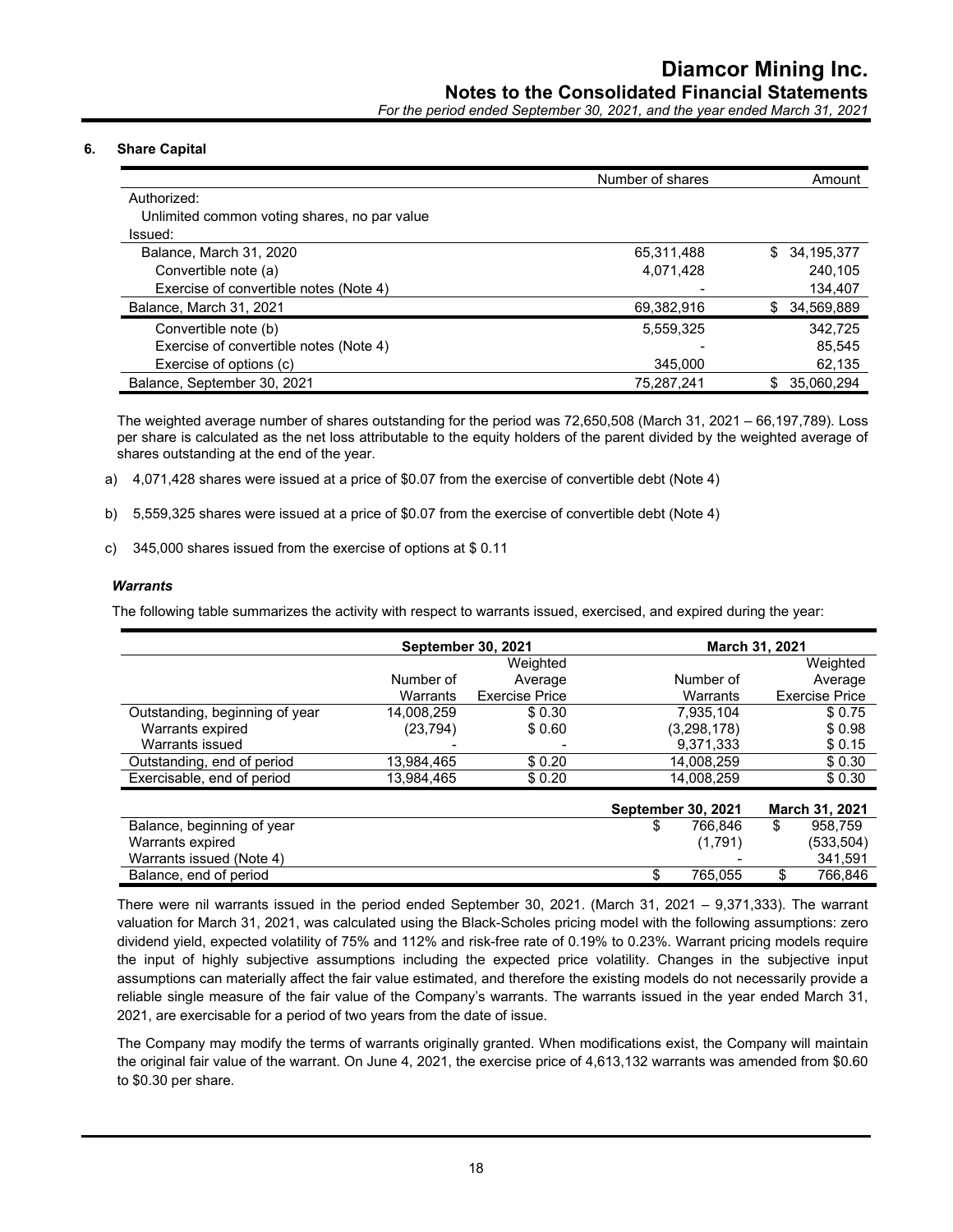# **6.** Share Capital (continued)

| Number of warrants outstanding |                       | Weighted average |                   |
|--------------------------------|-----------------------|------------------|-------------------|
| and exercisable                | <b>Exercise Price</b> | remaining life   | Expiry date       |
| 2,857,975                      | \$0.30                | 0.72             | June 20, 2022     |
| 1,755,157                      | \$0.30                | 0.91             | August 29, 2022   |
| 2,727,142                      | \$0.15                | 1.06             | October 21, 2022  |
| 5,444,193                      | \$0.15                | 1.23             | December 21, 2022 |
| 1,199,998                      | \$0.15                | 1.28             | January 11, 2023  |
| 13,984,465                     | \$0.20                |                  |                   |

The following warrants were outstanding at September 30, 2021:

# **S***tock options*

The Company amended a formal stock option plan on December 18, 2018 and follows the TSX Venture Exchange (the "Exchange") policy under which it is authorized to grant options to Directors, employees and consultants to acquire up to 12,777,177 of its issued and outstanding common shares. Under the policy, the exercise price of each option is equal to the market price of the Company's stock, less applicable discounts permitted by the Exchange, as calculated on the date of grant. The options can be granted for a maximum term of 5 years.

The following table summarizes the activity with respect to options granted and exercised during the year:

|                                | <b>September 30, 2021</b> |                         |               | March 31, 2021          |
|--------------------------------|---------------------------|-------------------------|---------------|-------------------------|
|                                |                           | <b>Weighted Average</b> |               | <b>Weighted Average</b> |
|                                | Number of options         | <b>Exercise Price</b>   | Options       | <b>Exercise Price</b>   |
| Outstanding, beginning of year | 9.900.000                 | \$0.11                  | 12,750,000    | \$0.31                  |
| Options expired                |                           |                         | (3, 150, 000) | \$0.92                  |
| Options issued                 | 300,000                   | 0.11                    | 300,000       | \$0.15                  |
| <b>Options Exercised</b>       | (345.000)                 | 0.11                    |               |                         |
| Outstanding, end of period     | 9.855.000                 | \$0.11                  | 9,900,000     | \$0.11                  |
| Exercisable, end of period     | 9.705.000                 | \$0.11                  | 9.600.000     | \$0.11                  |

The following stock options were outstanding at September 30, 2021:

| Number of options outstanding       |                | Weighted average |                  |
|-------------------------------------|----------------|------------------|------------------|
| and exercisable                     | Exercise Price | remaining life   | Expiry date      |
| 6.155.000                           | \$0.11         | 3.06             | October 21, 2024 |
| 3.100.000                           | \$0.11         | 3.10             | November 4, 2024 |
| 300,000                             | \$0.15         | 2.33             | February 1, 2024 |
| 300,000                             | \$0.11         | 4.62             | May12, 2026      |
| Outstanding end of period 9,855,000 |                |                  |                  |
| Exercisable end of period 9,705,000 |                |                  |                  |

The following stock options were outstanding at March 31, 2021:

| Number of options outstanding     |                | Weighted average |                  |
|-----------------------------------|----------------|------------------|------------------|
| and exercisable                   | Exercise Price | remaining life   | Expiry date      |
| 6.500.000                         | \$0.11         | 3.56             | October 21, 2024 |
| 3,100,000                         | \$0.11         | 3.60             | November 4, 2024 |
| 300.000                           | \$0.15         | 2.84             | February 1, 2024 |
| Outstanding end of year 9,900,000 |                |                  |                  |
| Exercisable end of year 9,600,000 |                |                  |                  |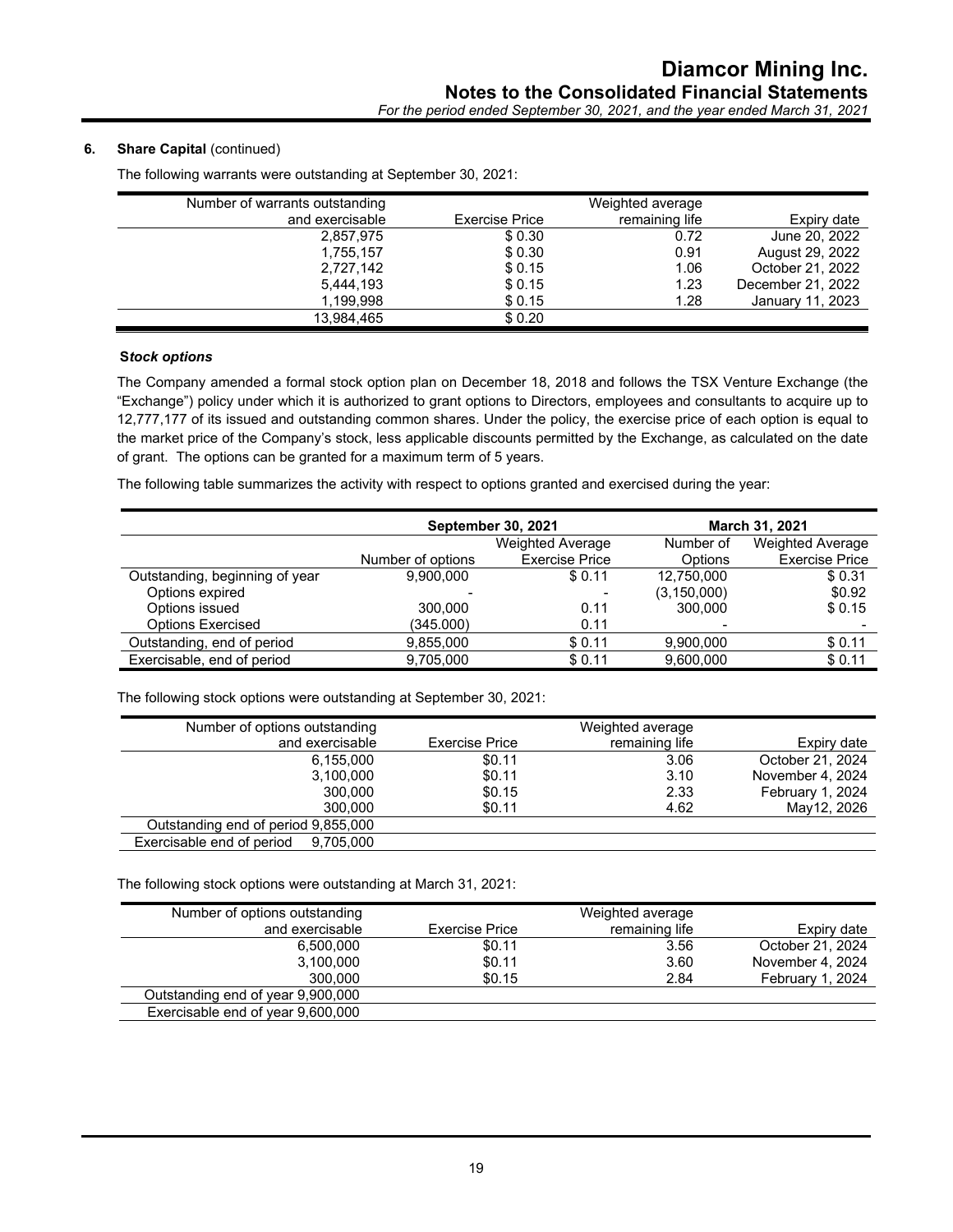#### **6.** Share Capital (continued)

# *Share-based compensation*

There were 300,000 options issued by the Company in the period ended September 30, 2021 (March 31, 2021 – 300,000). The option valuation in the period ended September 30, 2021, was calculated using the Black-Scholes pricing model with the following assumptions: zero dividend yield, expected volatility of 93% and risk-free rate of 0.79%. The option valuation in the year ended March 31, 2021, was calculated using the Black-Scholes pricing model with the following assumptions: zero dividend yield, expected volatility 191% and risk-free rate of 0.14%. Option pricing models require the input of highly subjective assumptions including the expected price volatility. Changes in the subjective input assumptions can materially affect the fair value estimated, and therefore the existing models do not necessarily provide a reliable single measure of the fair value of the Company's stock options.

# **7. Contributed Surplus**

| Balance, March 31, 2020               | 13,390,142 |
|---------------------------------------|------------|
| Expiry of warrants (note 6)           | 533,504    |
| Issuance of options (note 6)          | 17.223     |
| Exercise of convertible note (note 4) | (134, 407) |
| Conversion option (Note 4)            | 862,726    |
| Balance, March 31, 2021               | 14,669,188 |
| Expiry of warrants (note 6)           | 1.791      |
| Issuance of options (note 6)          | 20.715     |
| Exercise of convertible note (note 4) | (85, 545)  |
| Exercise of options (note 6)          | (24, 185)  |
| Balance, September 30, 2021           | 14,581,964 |

#### **8. Related Party Transactions**

The Company paid or accrued the following to Directors, Officers, and to companies controlled by Directors of the Company:

|                         | September 30. |                       |
|-------------------------|---------------|-----------------------|
|                         | 2021          | <b>March 31, 2021</b> |
| Salaries and consulting | \$375.900     | \$336.450             |
| Directors' fees         | 36.000        | 76.000                |
|                         |               |                       |

As at September 30, 2021, the Company owed \$420,744 of payables and expenses (March 31, 2021 - \$82,781) to Directors of the Company and companies controlled by a Director. These amounts are included in accounts payable.

#### **9. Segmented Information**

The Company's primary business is the exploration and development of diamond properties in Africa so there is only one reportable operating segment. The reportable segments are those operations whose operating results are reviewed by the chief operating decision makers to make decisions about resources to be allocated to the segment and assess its performance provided those operations pass certain quantitative thresholds. Operations whose revenues, earnings or losses, or assets exceed 10% of the total consolidated revenue, earnings or losses, or assets are reportable segments. To determine reportable segments, Management reviewed various factors, including geographical locations and managerial structure.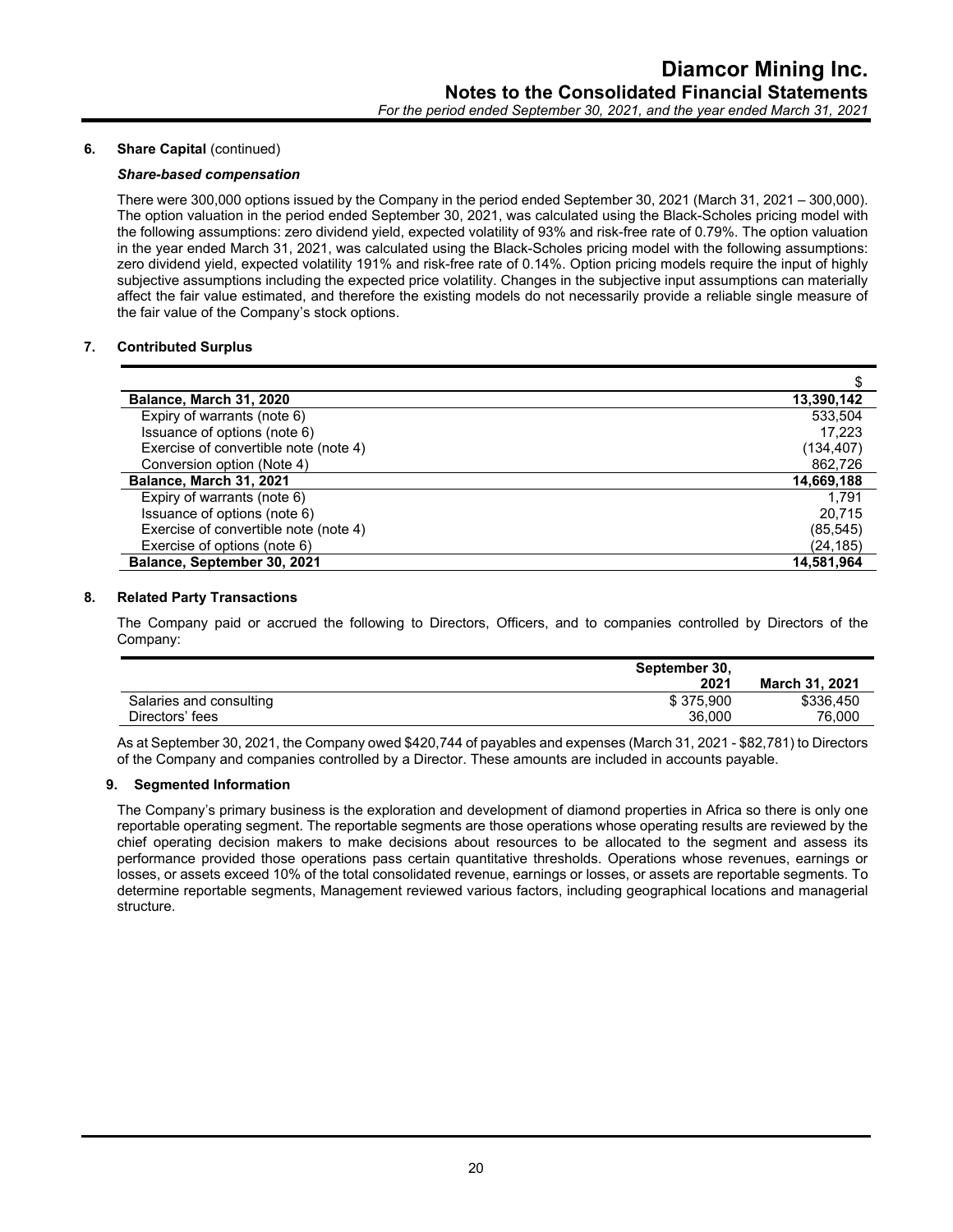# **9. Segmented Information** (continued)

Details of identifiable assets by geographic segments are as follows:

|                           | Total Assets | Property,<br>Plant and<br>Equipment |     | Cash and<br>Equivalents and<br><b>Restricted Cash</b> |    | <b>Other Assets</b> |
|---------------------------|--------------|-------------------------------------|-----|-------------------------------------------------------|----|---------------------|
| <b>September 30, 2021</b> |              |                                     |     |                                                       |    |                     |
| Canada                    | \$<br>74.581 | \$<br>1.767                         | \$  | 15.121                                                | \$ | 57,693              |
| South Africa              | 8,446,552    | 6.894.443                           |     | 752,930                                               |    | 799,179             |
|                           | 8,521,133    | \$<br>6,896,210                     | \$. | 768,051                                               |    | 856,872             |
| March 31, 2021            |              |                                     |     |                                                       |    |                     |
| Canada                    | \$<br>22,582 | \$<br>2.723                         | \$  | 14.991                                                | \$ | 4,868               |
| South Africa              | 9,127,069    | 7,280,279                           |     | 908,651                                               |    | 938,139             |
|                           | 9,149,651    | 7,283,002                           |     | 923,642                                               |    | 913.007             |

#### **10. Financial Instruments**

#### *Fair values*

IFRS defines fair value as the price that would be received to dispose of an asset or paid to transfer a liability in an orderly transaction between market participants at the measurement date. The Company classifies the fair value of the financial instruments according to the following hierarchy based on the number of observable inputs used to value the instrument.

- Level 1 Inputs to the valuation methodology are quoted prices for identical assets or liabilities in active markets.
- Level 2 Fair values of financial assets and liabilities in level 2 are based on inputs other than level 1. Inputs to the valuation methodology included quoted prices for identical assets or liabilities in active markets, and inputs that are observable for the asset or liability, either directly or indirectly, for substantially the full term of the financial instrument. Level 2 valuations are based on inputs, including quoted forward prices for commodities, time value and volatility factors, which can be substantially observed or corroborated in the marketplace.
- Level 3 Inputs to the valuation methodology are not based on observable market data.

The Company's financial instruments consist of cash and cash equivalents, restricted cash, accounts receivable, accounts payable, short-term debt, amounts due to Nozala Investments and long-term debt. The fair value of cash and cash equivalents and restricted cash, accounts receivable and accounts payable and short-term debt approximate their carrying values due to the short-term maturities of these items. The fair value of the Nozala Investments loan approximates the carrying value as the interest rate floats with prime. The fair value of the long-term debt approximates the carrying value as the interest rate is a market rate for similar instruments. The Company's cash and cash equivalents and restricted cash have been assessed on the fair value hierarchy described above and are classified as Level 1.

#### *Financial risks*

The Company's activities result in exposure to a variety of financial risks, including risks related to credit, market risk (currency fluctuation and interest rates) and liquidity risk.

a) Credit risk

The Company is exposed to credit risk only with respect to uncertainties as to timing and collectability of accounts receivable, cash and cash equivalents and restricted cash. The Company mitigates credit risk through standard credit and reference checks. There are no material financial assets that the Company considers past due. The Company currently holds the majority of its cash and cash equivalents and restricted cash in large financial institutions in Canada and South Africa and does not expect any significant risk associated with those deposits. The accounts receivable includes sales taxes refundable due from the Government of South Africa and Canada of \$nil (March 31, 2021 - \$134,244) as well as trade receivables of \$109,479 (March 31, 2021 - \$51,989). The Company does not foresee any significant risk in the collection of these accounts receivable.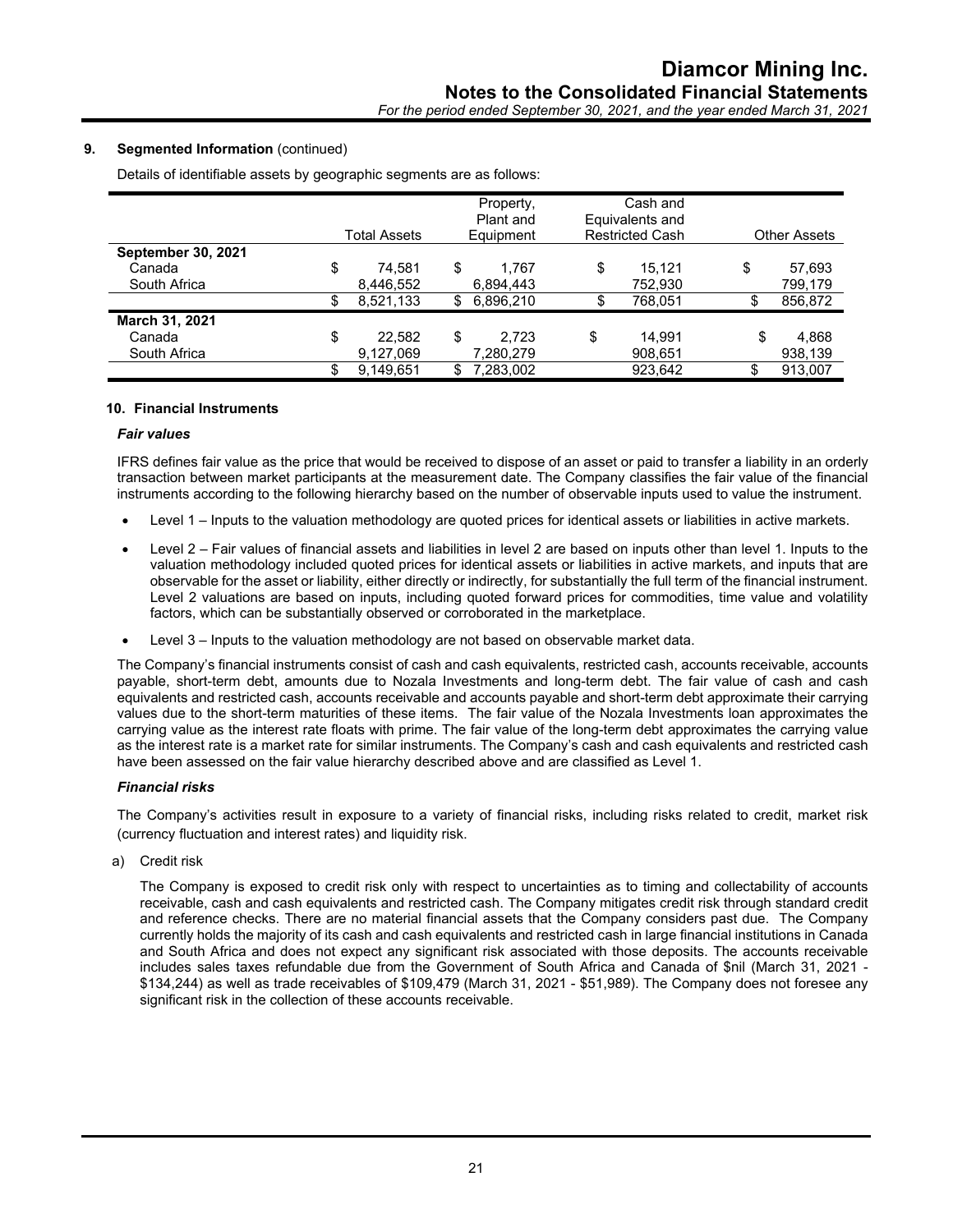# *For the period ended September 30, 2021, and the year ended March 31, 2021*

#### **10. Financial Instruments** (continued)

The trade accounts receivable aging amounts are as follows:

|             | September 30, 2021 | <b>March 31, 2021</b>    |
|-------------|--------------------|--------------------------|
| $0-30$ days | \$109.479          | \$51,989                 |
| 31-90 days  | $\,$               |                          |
| $120+ days$ | $\blacksquare$     | $\overline{\phantom{0}}$ |
| Total       | \$109.479          | \$51,989                 |

The maximum exposure to credit risk for the Company as at the reporting date is the carrying value of cash and cash equivalents, restricted cash and trade receivables disclosed above.

#### b) Interest rate

The Company is not exposed to any material interest rate risk as the Company's long-term debt has a fixed rate of interest, except for the Nozala Investments loan and Caterpillar Financial (Note 4) which have a variable rate of interest of South African prime rate plus 3% and South African prime rate plus 2.5%, respectively, A one (1%) percent change in the South African prime rate would result in net loss increasing or decreasing by approximately \$30,000.

c) Foreign currency risk

The Company is exposed to financial risk arising from fluctuations in foreign exchange rates and the degree of volatility of these rates. The Company does not use derivative instruments to reduce its exposure to foreign currency risk.

The Company's subsidiaries in South Africa operate using principally the United States Dollar and the South African Rand and as such may be negatively affected by fluctuations in foreign exchange rates when translating from the currency of measurement of the Company's subsidiaries to the Company's reporting currency. The Company's monetary assets and liabilities denominated in South African Rand include:

|                                               | <b>September 30, 2021</b> | <b>March 31, 2021</b> |
|-----------------------------------------------|---------------------------|-----------------------|
| Cash and cash equivalents and restricted cash | \$752.930                 | \$908.651             |
| Accounts receivable                           | 109.479                   | 181.366               |
| Accounts payable                              | 623.236                   | 369.780               |
| Long-term debt                                | 3.739.707                 | 4.262.380             |

A 5% change in the South African Rand would result in total net loss increasing or decreasing by approximately \$5,000.

d) Liquidity risk

Liquidity risk is the risk that the Company will not be able to meet its financial obligations when they fall due. The Company manages this risk through Management of its cash flow from operations and its capital structure. Based on Management's and the Board of Directors' review of ongoing operations, the Company may revise timing of capital expenditures, bank loans, including project specific loans, or issue equity or a combination thereof.

The Company's current financial liabilities of \$7,097,362 are payable within one year. The Company enters contractual obligations in the normal course of business operations. Management believes the Company's requirements for capital expenditures, working capital and ongoing commitments (including long-term debt) can be financed from existing cash, issuing equity and debt, cash flow provided by operating activities, and by acquiring new project loans.

The table below summarizes the maturity profile of the Company's financial liabilities as at September 30, 2021 based on contractual undiscounted payments:

|                           | Current                  | <b>Fiscal 2023</b>       | <b>Fiscal 2024</b>       | <b>Thereafter</b> |
|---------------------------|--------------------------|--------------------------|--------------------------|-------------------|
| Accounts payable          | \$1.397.541              | $\qquad \qquad$          | ۰                        | $\sim$            |
| Long-term debt            | 5.562.321                | 3.720.123                | 244.438                  |                   |
| Due to Nozala investments | $\overline{\phantom{0}}$ | $\overline{\phantom{0}}$ | $\overline{\phantom{0}}$ | 1.991.237         |
|                           | \$6.959.862              | \$3.720.123              | \$244.438                | \$1.991.237       |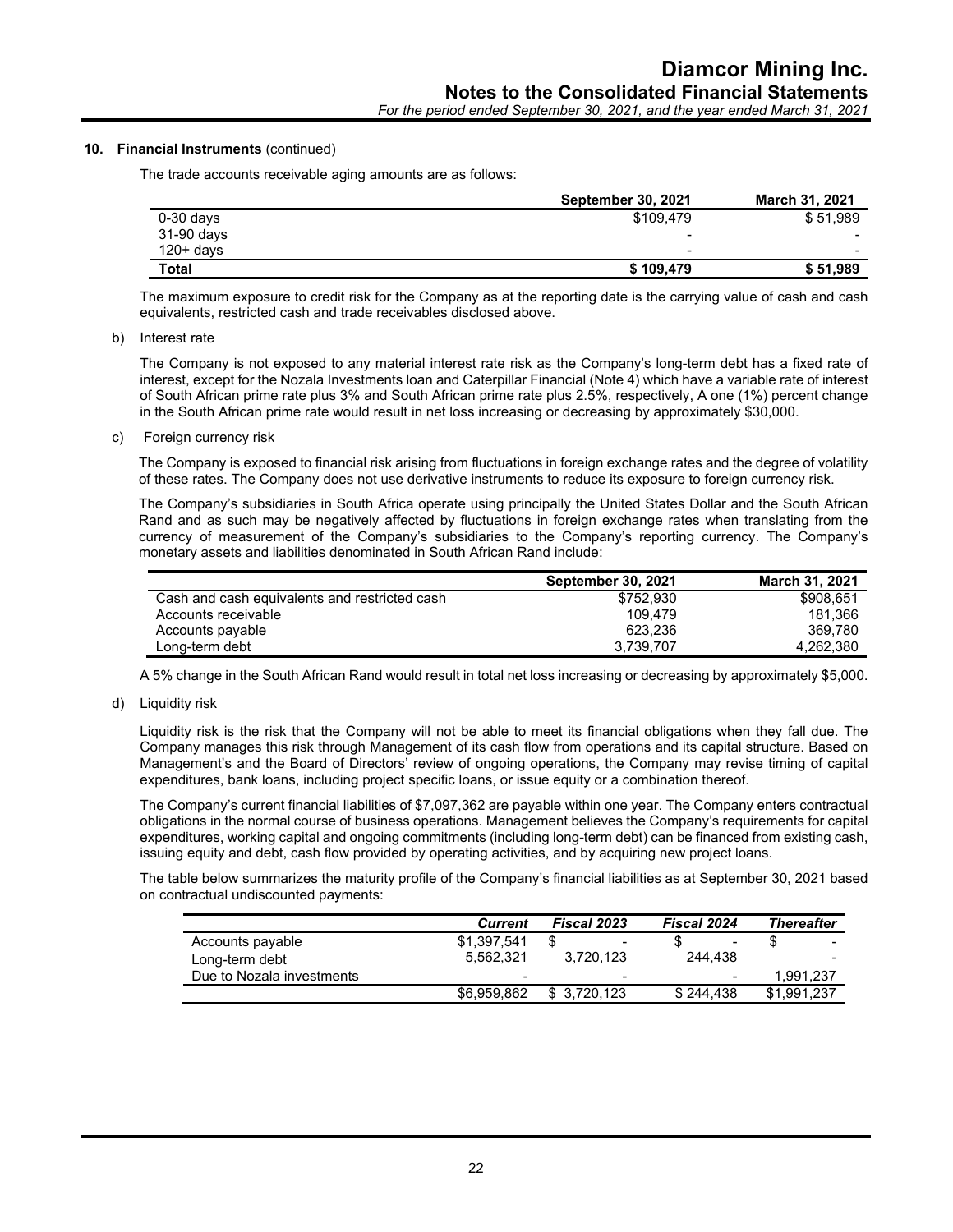#### **10. Financial Instruments** (continued)

e) Commodity price risk

Commodity price risk is the risk that the fair value or future cash flows will fluctuate because of changes in commodity prices. Commodity prices for diamonds are impacted by not only the relationship between the Canadian, United States Dollar and South African Rand, but also world economic events that dictate the levels of supply and demand. The Company is exposed to the risk of declining prices for diamonds resulting in a corresponding reduction in projected cash flow. Reduced cash flow may result in lower levels of capital being available for field activity, thus compromising the Company's capacity to grow production. The Company did not have any fixed price commodity price contracts in place as at or during the period ended September 30, 2021; and the year ended March 31, 2021. The Company's operational results and financial condition are largely dependent on the commodity price received for its diamond production. Diamond prices have fluctuated widely in recent years due to global and regional factors including supply and demand fundamentals, inventory levels, economic and geopolitical factors. A 5% change in the price of diamonds would result in total net loss increasing or decreasing by approximately \$140,000 for the period ended September 30, 2021.

#### **11. Capital Management**

The Company's objectives when managing capital are to maintain: (i) a strong capital structure, which optimizes the cost of capital at acceptable risk; and (ii) investor, creditor, and market confidence to sustain the future development of the business. The Company manages its capital structure and adjusts it considering changes in economic conditions and the risk characteristics of its underlying assets. The Company, from time-to-time, may adjust capital spending, issue new common shares, issue new debt or repay existing debt. The Company's capital is not subject to any restrictions.

The Company manages the following as capital:

|                                |   | <b>September 30, 2021</b> | <b>March 31, 2021</b> |
|--------------------------------|---|---------------------------|-----------------------|
| Working capital (a)            | S | (567, 629)                | 416.173               |
| Long-term debt (b)             | S | 11.518.119                | 11,911,589            |
| Shareholders' (deficit) equity |   | (5,297,814)               | (4,285,407)           |

a) Working capital is calculated based on current assets less current liabilities excluding the current portion of Long term debt.

b) Includes the current portion of Long-term debt

#### **12. Commitments**

The Company has a commitment to month-to-month lease office space at a rate of \$3,609 per month (March 31, 2021 - \$3,609). The minimum lease payments under this lease are \$43,308 per year (March 31, 2021 - \$43,308).

#### **13. Accounts Payable**

Trade and other payables consist of the following components:

|                     | <b>September 30, 2021</b> | March 31, 2021 |
|---------------------|---------------------------|----------------|
| Trade payables      | \$1,302,345               | 560,863<br>S   |
| Taxes               | 84,574                    | 75,234         |
| Salary and benefits | 10.622                    | $\,$           |
|                     | \$1,397,541               | 636,097        |

Trade payables are non-interest bearing and are normally settled on 30-day terms.

# **14. Restricted Cash**

These amounts are encumbered by a guarantee by Standard Bank of South Africa Limited for certain rehabilitation obligations and electrical guarantees. The encumbered amount as at September 30, 2021 was \$657,511 (March 31, 2021 - \$666,509).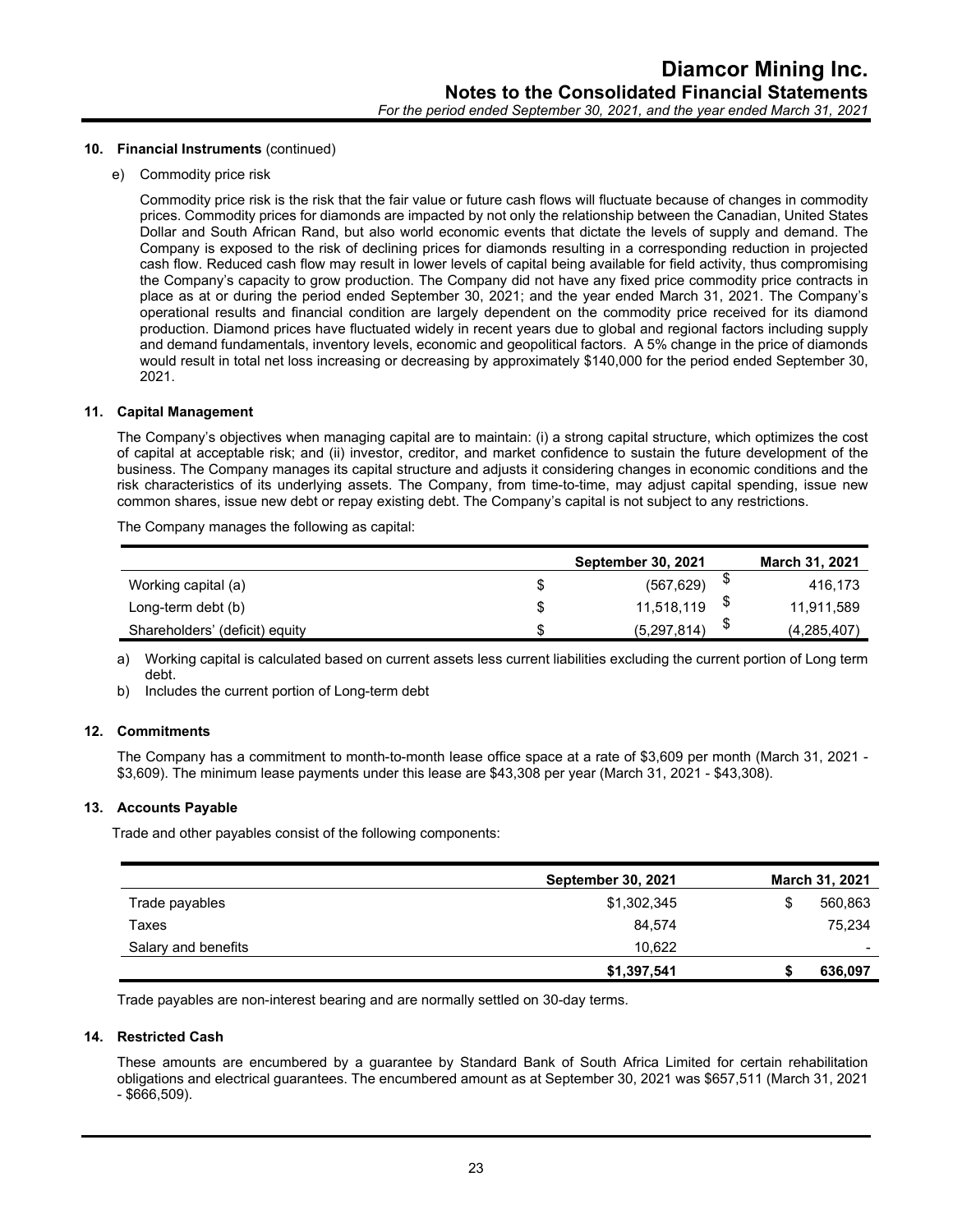# **15. Non-Controlling Interests (NCI)**

Set out below is summarized financial information for the Company's subsidiary that has non-controlling interests that are material to the Company. The amounts disclosed for the subsidiary are before inter-company eliminations:

# **DMI Minerals South Africa (Pty) Ltd.**

|                                                            |    | September 30, 2021 March 31,2021 |    |                |  |  |
|------------------------------------------------------------|----|----------------------------------|----|----------------|--|--|
|                                                            |    |                                  |    |                |  |  |
| <b>Summarized Statement of Financial Position</b>          |    |                                  |    |                |  |  |
| <b>Current assets</b>                                      | \$ | 1,521,811                        | \$ | 1,073,093      |  |  |
| <b>Current liabilities</b>                                 |    | 29,521,245                       |    | 30,215,743     |  |  |
| <b>Current net assets</b>                                  |    | (27,999,434)                     |    | (29, 142, 650) |  |  |
| Non-current assets                                         |    | 3,955,653                        |    | 4,741,248      |  |  |
| Non-current liabilities                                    |    | 1,991,237                        |    | 2,498,451      |  |  |
| Non-current net assets                                     |    | 1,964,416                        |    | 2,242,797      |  |  |
| <b>Net liabilities</b>                                     |    | (26,035,018)                     |    | (26, 899, 853) |  |  |
|                                                            |    |                                  |    |                |  |  |
| <b>Summarized Statement of Comprehensive Income (Loss)</b> |    |                                  |    |                |  |  |
| Sales                                                      |    | 2,825,635                        |    | 1,512,265      |  |  |
| Income (Loss) for the period                               |    | 516,770                          |    | (1,149,788)    |  |  |
| Total comprehensive (loss)                                 |    | 516,770                          |    | (1, 149, 788)  |  |  |
| Income (Loss) allocated to NCI                             |    | 155,031                          |    | (344, 936)     |  |  |
| <b>Summarized Statement of Cash-Flows</b>                  |    |                                  |    |                |  |  |
|                                                            |    |                                  |    |                |  |  |
| Cash-flows from                                            |    |                                  |    |                |  |  |
| operating activities                                       |    | 221,279                          |    | (849, 466)     |  |  |
| Cash-flows from                                            |    |                                  |    |                |  |  |
| investing activities                                       |    | 65,926                           |    | (374)          |  |  |
| Cash-flows from                                            |    |                                  |    |                |  |  |
| financing activities                                       |    | (351, 563)                       |    | 966,509        |  |  |
| Net increase in cash and cash equivalents \$               |    | (64,358)                         | \$ | 116,669        |  |  |